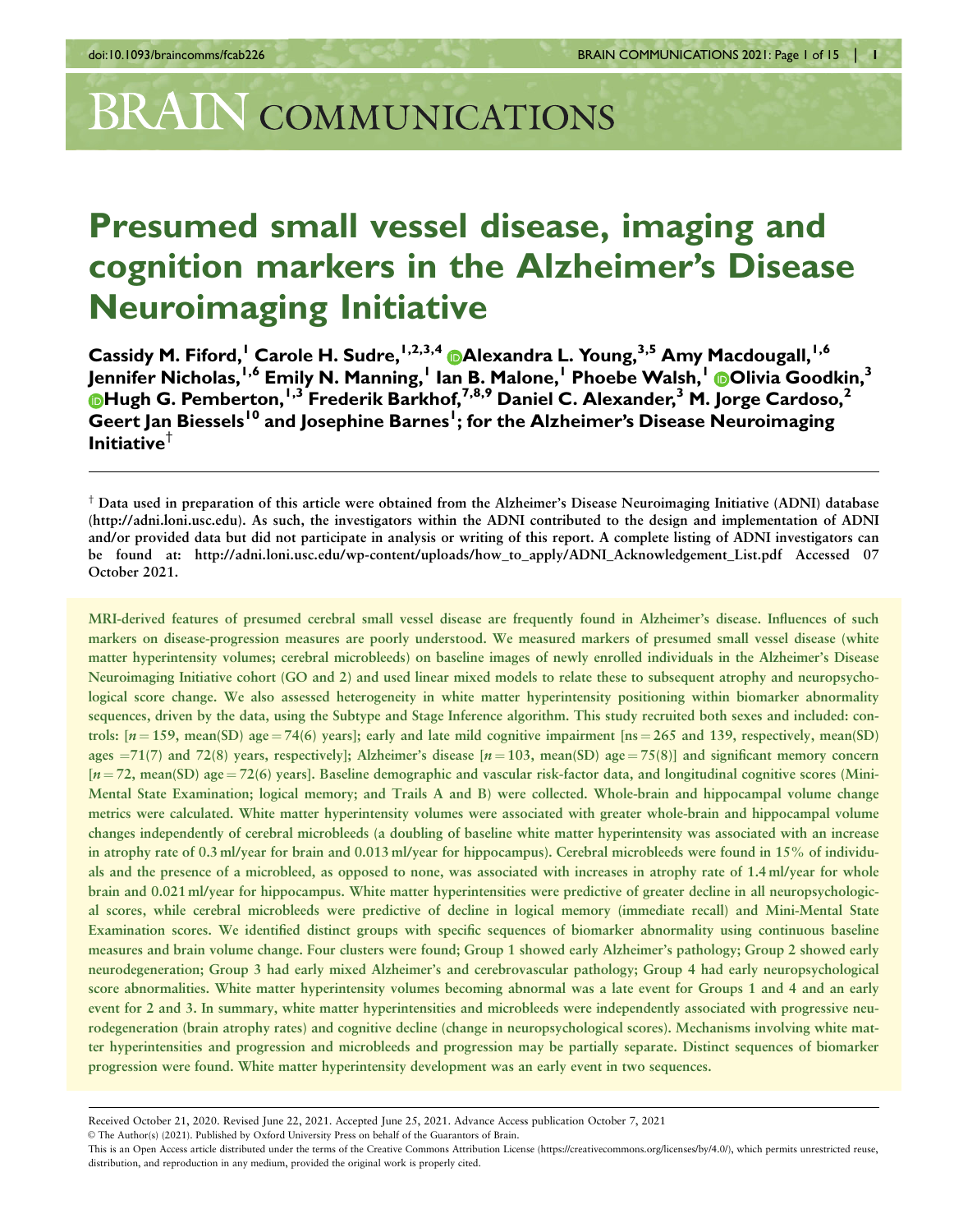- 1 Dementia Research Centre, Department of Neurodegenerative Disease, UCL Queen Square Institute of Neurology, Queen Square, London WC1N 3BG, UK
- 2 School of Biomedical Engineering and Imaging Sciences, King's College London, London SE1 7EH, UK
- 3 Centre for Medical Image Computing, University College London, London WC1V 6LJ, UK
- 4 MRC Unit for Lifelong Health and Ageing at UCL, Department of Population Health Sciences, University College London, London WC1E 3HB, UK
- 5 Department of Neuroimaging, Institute of Psychiatry, Psychology and Neuroscience, King's College London, London SE5 3AF, UK
- 6 Department of Medical Statistics, London School of Hygiene and Tropical Medicine, London WC1E 7HT, UK
- 7 Department of Radiology and Nuclear Medicine, VU University Medical Center, Amsterdam Neuroscience, 1081 HV Amsterdam, The Netherlands
- 8 UCL Queen Square Institute of Neurology, London WC1N 3BG, UK
- 9 UCL Institute of Healthcare Engineering, London WC1E 6DH, UK

10 Department of Neurology and Neurosurgery, UMC Utrecht Brain Center, University Medical Center Utrecht, 3584 CG Utrecht, The Netherlands

Correspondence to: Josephine Barnes

Dementia Research Centre, Department of Neurodegenerative Disease UCL Queen Square Institute of Neurology, Queen Square, London WC1N 3BG, UK

E-mail: j.barnes@ucl.ac.uk

Keywords: Alzheimer's; biomarkers; cerebrovascular disease; microbleeds; white matter hyperintensities

Abbreviations:  $\mathbf{A}\beta$  = amyloid beta;  $\mathbf{A}\mathbf{D}\mathbf{N}\mathbf{I} = \mathbf{A}\mathbf{I}$ zheimer's Disease Neuroimaging Initiative;  $\mathbf{A}\mathbf{P}\mathbf{O}\mathbf{E} =$  apolipoprotein E;  $BaMoS = Bayesian model selection; BBSI = brain boundary shift integral; BMI = body mass index; BSI = boundary shift integral;$  $CAA =$  cerebral amyloid angiopathy;  $CDR =$  clinical dementia rating;  $CMBs =$  cerebral microbleeds;  $EBM =$  event-based model;  $EMCI =$  early mild cognitive impairment;  $FLAIR =$  fluid-attenuated inversion recovery;  $GIF =$  geodesic information flows;  $HBSI = hippocampal boundary shift integral; LIMM = logical memory—immediate recall; LMCI = late mild cognitive impairment;$  $MAPS = multi-atlas propagation and segmentation; MCI = mild cognitive impairment; MCMC = Markov Chain Monte Carlo;$ MMSE = Mini-Mental State Examination; NINCDS/ADRDA = National Institute of Neurological and Communicative Disorders and Stroke and the Alzheimer's Disease and Related Disorders Association; ptau = phosphorylated tau;  $SMC =$  significant memory concern;  $SPM12$  = statistical parametric mapping;  $STEPS$  = similarity and truth estimation for propagated segmentations;  $Sustaln = Subtype$  and Stage Inference;  $SVD = small$  vessel disease;  $TIV = total$  intracranial volume; WMHs = white matter hyperintensities

#### Graphical Abstract

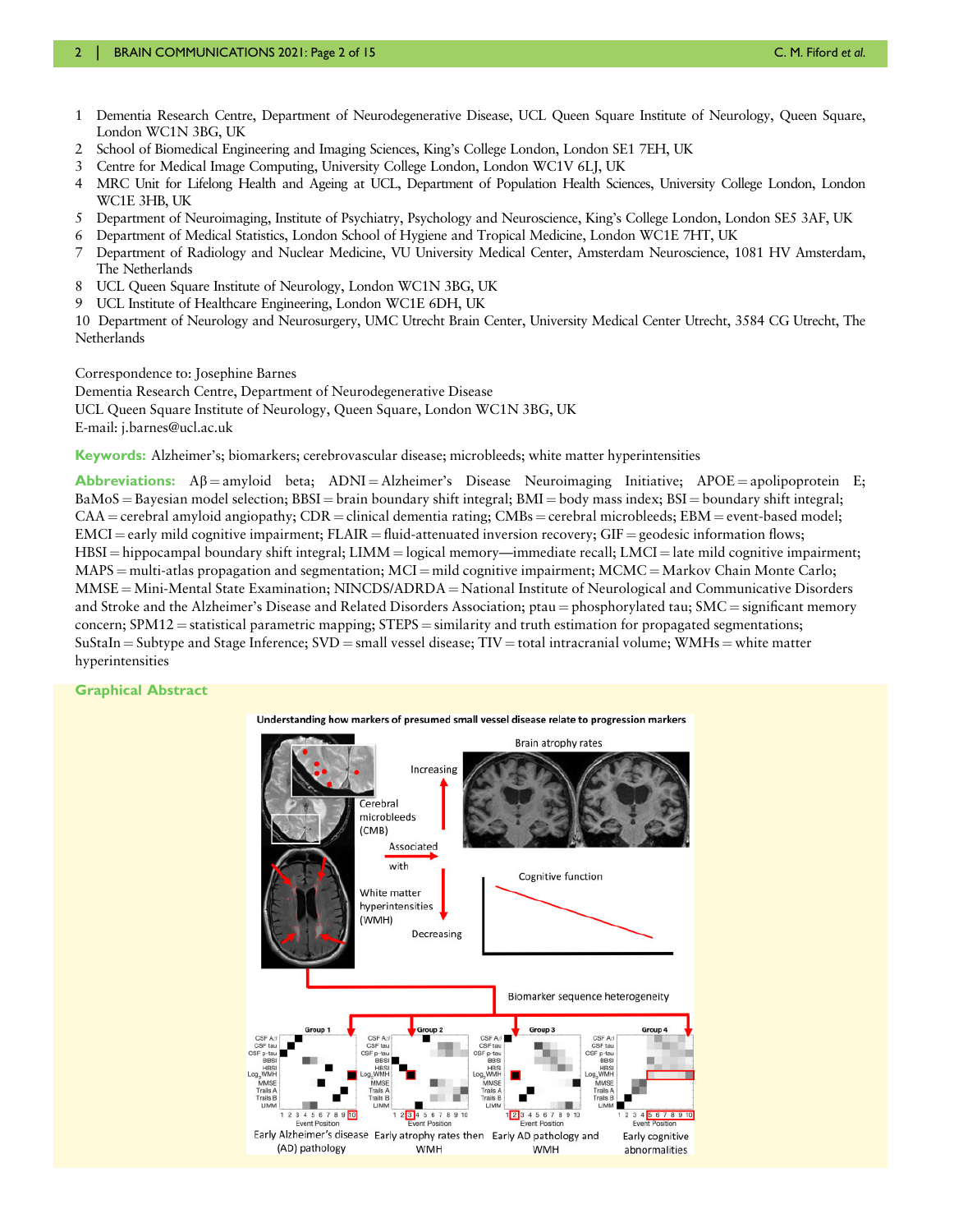## <span id="page-2-0"></span>Introduction

White matter hyperintensities (WMHs), lacunes and cerebral microbleeds (CMBs) are features of presumed cerebral small vessel disease (SVD) which increase with age and are often found in Alzheimer's disease.<sup>1-4</sup> Different SVD markers likely reflect different disease processes and vascular pathologies and may independently contribute to neurodegeneration and cognitive decline. This study investigates whether SVD markers are associated with Alzheimer's disease progression measures in a cohort including normal ageing and all putative stages of Alzheimer's disease. The study also assesses whether SVD is an early marker of disease relative to classical Alzheimer's disease measures. Together, this allows for a better understanding of the presumed vascular contributions to Alzheimer's disease.

Disease progression is often assessed using measures of cognitive decline and neurodegeneration. Cognitive decline is measured using changes in neuropsychological scores, whereas a commonly used proxy of neurodegener-ation is brain atrophy rates measured using serial MRI.<sup>[5](#page-13-0)</sup> WMHs are associated with higher atrophy rates in normal ageing and mild cognitive impairment  $(MCI)$ .<sup>[6](#page-13-0)–[8](#page-13-0)</sup> Contrastingly, the association of CMBs with atrophy rates is poorly understood; one study found no association between brain volume change prior to CMB development.<sup>[9](#page-13-0)</sup>

Data-driven techniques give insight into another feature of progression: the sequence in which biomarkers become abnormal.[10](#page-13-0) These techniques can provide information regarding the heterogeneity and uncertainty of different biomarker progression sequences and possible sub-group aetiologies. This information is crucial in understanding whether multiple disease-progression models, which include presumed vascular markers, are needed.

This study investigated SVD markers in a cohort including normally ageing individuals, those with significant memory concern (SMC), early and late cognitive impairment (EMCI and LMCI) and clinical Alzheimer's disease. We assessed independent relationships of baseline WMHs and CMBs with: (i) brain and hippocampal atrophy rates using the boundary shift integral (BSI); and (ii) changes in neuropsychological scores. We also performed analyses to determine clusters of individuals that follow different temporal sequences of biomarkers becoming abnormal. We hypothesized that SVD measures would independently and partially predict progression measures, and that a data-driven approach would reveal heterogeneity in biomarker progression sequences.

# Methods

## **Subjects**

Data used in the preparation of this article were obtained from the Alzheimer's Disease Neuroimaging Initiative (ADNI) database (adni.loni.usc.edu). ADNI was launched in 2003 as a public–private partnership, led by Principal Investigator Michael W. Weiner, MD. The primary goal of ADNI has been to test whether serial MRI, PET, other biological markers, and clinical and neuropsychological assessment can be combined to measure the progression of MCI and early Alzheimer's disease. For up-to-date information, see [www.adni-info.org](http://www.adni-info.org) Accessed 07 October 2021. Newly enrolled clinically defined participants from ADNI2 and ADNIGo (ADNI2/GO) were analysed in this study. This included controls, SMC, EMCI, LMCI and Alzheimer's disease. SMC were included since they are at higher risk of decline and may be different to controls without memory concerns.

Inclusion criteria for all individuals were that they were good general health, were between 55 and 90 (inclusive) years of age, had a reliable study partner, could speak English or Spanish, and had Hachinski score  $\leq 5$ . Controls, SMC, EMCI and LMCI had to have Mini-Mental State Examination (MMSE) scores were between 24 and 30 (inclusive). Controls and SMC had to have a clinical dementia rating (CDR) of 0, both MCI groups had to have a CDR of 0.5. Controls, SMC, EMCI and LMCI had to have preserved activities of daily living and an absence of dementia. SMC, EMCI, LMCI and Alzheimer's disease had to have subjective memory concerns. Controls and SMC had to be normally functioning as measured by education-adjusted scores on delayed recall of one paragraph from Wechsler Memory Scale Logical Memory II.

Specific inclusion criteria were in place for all groups. Controls had to have no memory complaints. SMC had to have a cognitive change index score of more than 15. EMCI subjects were separated from LMCI subjects on the Wechsler Memory Scale Logical Memory II. EMCI had to have scores for  $\geq$ 16 years of education: 9–11; for 8–15 years of education: 5–9; or for 0–7 years of education: 3–6. LMCI had to have scores for  $\geq$ 16 years of education of  $\leq 8$ ; for 8–15 years of education:  $\leq 4$ ; for 0–7 years of education:  $\leq$ 2. Alzheimer's disease participants had MMSE between 20 and 26 inclusive, a CDR of 0.5 or 1.0 and had to meet NINCDS/ADRDA criteria for probable Alzheimer's disease.

For inclusion in this study, individuals required good quality serial  $T_1$ -weighted MRI necessary for atrophy rate measurement, a good quality SPM12 [\(https://www.fil.ion.](https://www.fil.ion.ucl.ac.uk/spm/) [ucl.ac.uk/spm/](https://www.fil.ion.ucl.ac.uk/spm/) Accessed 07 October 2021) segmentation to generate total intracranial volume (TIV) as well as a good quality baseline WMH measurement.

## Imaging

All images were from 3T scanners and underwent standard quality control at the Mayo Clinic (Rochester, MN, USA), which included protocol compliance check, inspection for clinically significant structural abnormalities, and image quality assessment. This study utilized unprocessed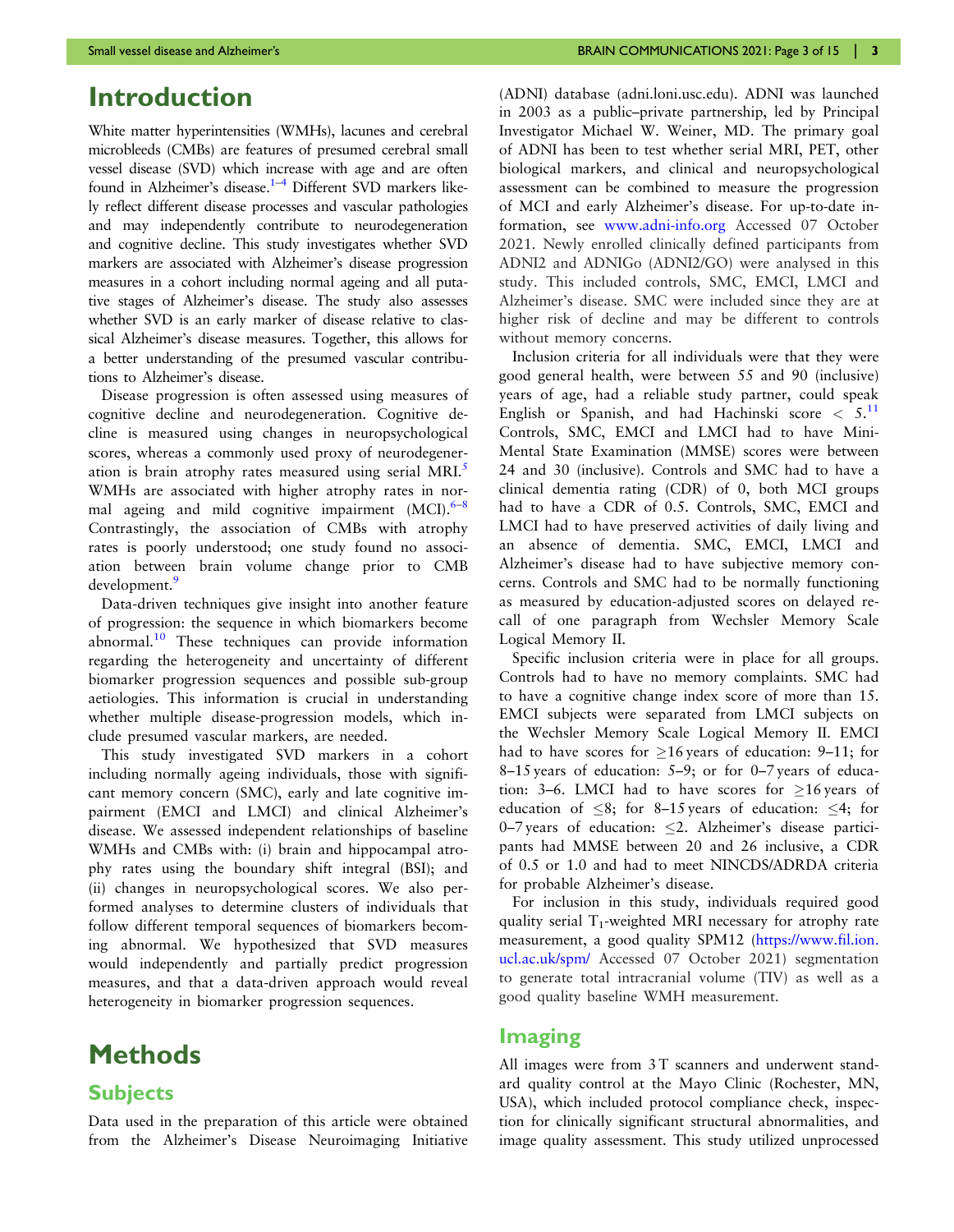<span id="page-3-0"></span>baseline non-accelerated  $T_1$ -weighted MRI and baseline FLAIR and  $T_2^*$  images (for SVD measurement). For estimation of atrophy rates serial accelerated  $T_1$ -weighted MRI imaging $12$  was used which had preprocessing performed at Mayo including correction of gradient warp- $ing<sup>13</sup>$  $ing<sup>13</sup>$  $ing<sup>13</sup>$  and reduction of image inhomogeneity.<sup>[14](#page-13-0)</sup> Individual accelerated  $T_1$ -weighted images were additionally checked at the Dementia Research Centre (DRC), UCL, London, UK, for significant motion artefacts that would cause blurring at tissue boundaries.  $T_1$ -weighted images were near-isotropic, FLAIR images had a slice thickness of 5 mm, and  $T_2^*$  of 4 mm (see [http://adni.loni.usc.edu/meth](http://adni.loni.usc.edu/methods/documents/mri-protocols/) [ods/documents/mri-protocols/](http://adni.loni.usc.edu/methods/documents/mri-protocols/) Accessed 07 October 2021). For atrophy rate estimation, only images obtained using the same scanner as the baseline assessment were used.

## SVD marker detection

SVD measurement examples are shown in Fig. 1. Supratentorial white matter and deep grey matter hyperintensities (WMH) were estimated on FLAIR images, in combination with the  $T_1$ -weighted image, using BaMoS.<sup>[15](#page-13-0)</sup> This automated technique segments WMHs by modelling each tissue class (grey, white, CSF and non-brain) as a

mixture of Gaussians whose number is automatically and dynamically determined using a split-and-merge strategy and constrained by anatomical probabilistic atlases and neighbourhood constraints (using Markov Random Fields). Both a skull-stripping mask and subject-specific statistical tissue priors were obtained as a result of the label-fusion GIF framework.<sup>[16](#page-13-0)</sup> After convergence of the models, candidate lesion voxels from the outlier components of the data model were selected based on their location and intensity compared with healthy-appearing white matter. Connected components of these voxels were then automatically classified as lesion or artefact based on anatomical and shape rules. The final WMH volume is obtained from the integration of the probability maps of selected lesions, with the probabilities defined based on the level of outlierness compared with healthy white matter. All WMH binary masks were inspected by an experienced rater.

For CMB labelling, FLAIR and  $T_1$ -weighted images were linearly registered to the  $T_2^*$  space using NiftyReg<sup>[17](#page-13-0)</sup> to ensure that the lower-resolution  $T_2^*$  remained in native space. CMBs were identified on  $T_2^*$  images with coregistered FLAIR and  $T_1$ -weighted images available for reference using the open-source viewer NiftyMidas.<sup>[18](#page-13-0)</sup>



Figure 1 Small vessel disease markers. Axial views of A white matter hyperintensity (outlined in red) on a FLAIR image; B Cerebral microbleeds unlabelled with labelling shown underneath (yellow crosses) on a  $T_2^*$  image; C a lacune with labelling shown underneath (yellow cross) on a FLAIR image.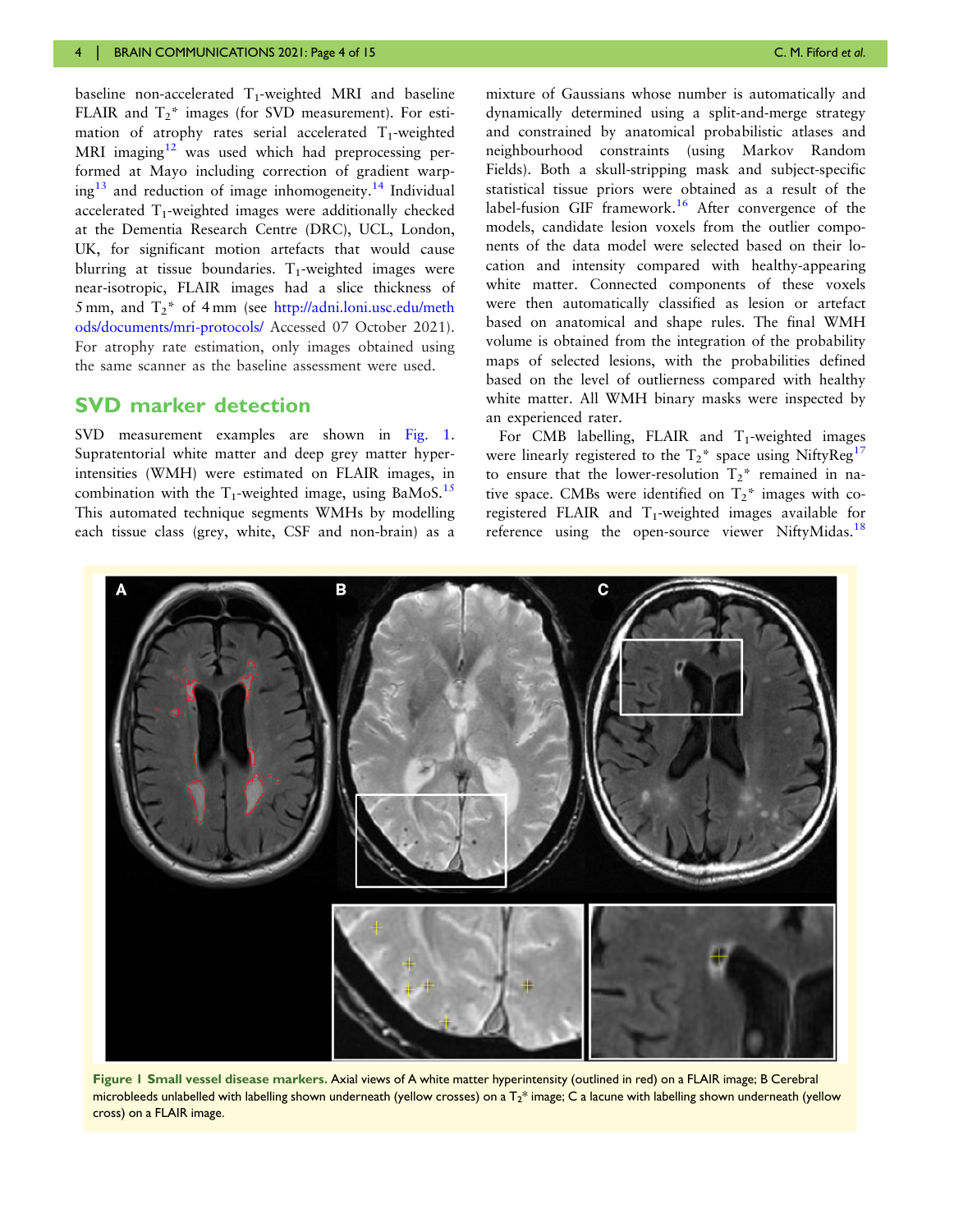<span id="page-4-0"></span>During identification, CMBs were counted and marked (see [Fig. 1](#page-3-0)). To be considered a CMB, the hypointensity on  $T_2^*$  had to be small, <10 mm in diameter, welldefined, and either ovoid or round. The CMB had to be blooming on the  $T_2^*$  compared with the other imaging sequences. CMB mimics, including vessels, mineralization, partial volume and air-bone interface artefacts, <sup>[19](#page-13-0)</sup> were identified using all imaging types, and disregarded. Care was taken to ensure the same CMB was not counted on multiple slices. One rater marked all CMBs, with the manual counts performed according to the MARS scale.<sup>[19](#page-13-0)</sup> Hypointensities on  $T_2^*$  that were difficult to confirm as CMBs were checked with a neuroradiologist.

Lacunes of presumed vascular origin $4$  were identified on FLAIR images in a similar manner to CMBs. Co-registered  $T_1$ -weighted to FLAIR images were used to aid lacune identification in a similar process to CMBs. A lacune was recorded and marked using NiftyMidas (see [Fig. 1](#page-3-0)) if a hypointense area on the FLAIR images corresponded to a region of hypointensity on the registered  $T_1$ -weighted images with CSF-like signal on both. These often had a hyperintense rim on FLAIR. Lacunes were only included in the regions of white matter in the territory of perforating arterioles: specifically those from the posterior cerebral artery and the middle cerebral artery. The size of the lacune was important<sup>[4](#page-13-0)</sup>; there was a lower limit of  $\geq$ 3 mm and an upper limit of  $\leq$ 15 mm in diameter as inclusion criteria. All lacunes were checked by a neuroradiologist.

Whole-brain segmentations were generated using Brain  $MAPS<sup>20</sup>$  $MAPS<sup>20</sup>$  $MAPS<sup>20</sup>$  and hippocampal regions using STEPS.<sup>[21](#page-13-0)</sup> Regions were checked and edited where necessary by experienced raters at the DRC. Symmetric whole-brain and hippocampi BSIs were calculated following registration into a within-subject group-wise space. $^{22}$  $^{22}$  $^{22}$  Changes in volume from baseline were used in analyses. TIV was calculated using a published method which sums the tissue classes of CSF, grey matter and white matter using  $SPM12.<sup>23</sup>$ 

## Neuropsychological, demographic and CSF variables

MMSE, Trails A and B, and logical memory—immediate recall (LIMM) were downloaded. These tests cover general cognition with a memory bias (MMSE), processing speed (Trails A), executive function (Trails B) and logical memory (LIMM). Baseline age, APOE e4 status, history of hypertension and smoking, height and weight, diabetes status, years in education, gender and CSF amyloid beta ( $\text{A}\beta$  1–42), total tau (tau) and phosphorylated (ptau) were downloaded. CSF measures were those from the micro-bead-based multiplex immunoassay, the INNO-BIA AlzBio3 RUO test (Fujirebio, Ghent, Belgium) on the Luminex platform. Baseline geriatric depression scale total scores and change in diagnosis identifications for the 12 month time-point were downloaded.

## Statistical analysis

#### Variables of interest

Outcomes of interest modelled separately were (i) neurodegeneration measures: brain and hippocampal atrophy rates; and (ii) cognitive decline measures: changes in LIMM, MMSE, Trails A and Trails B. Predictors of interest were baseline: WMH volumes and presence of CMBs. These predictors were used both in separate models, and, also together to assess independence of prediction of outcomes.

#### Variable transformation

WMHs were log<sub>2</sub> transformed, owing to skewness. Body mass index (BMI) was calculated from height and weight variables ( $kg/m<sup>2</sup>$ ). CMBs were treated as binary variables, indicating the presence of at least one CMB. For CMBs, the count data were not normally distributed with the majority of individuals having either no CMBs or a single CMB and therefore we chose to investigate CMB as a binary variable. The inverse of Trails A and Trails B was used in the linear mixed-effects models described below to improve model fit.

#### Analysis of baseline demographic, neuropsychological and imaging variables

STATA v13 or later was used for all statistical tests. All tests were two-tailed and the alpha-level used was  $P < 0.05$ . P-values in this first set of analyses represent differences between diagnostic groups. Fisher's exact test was used to assess differences in distribution of gender and APOEe4 carrier (binary) status, presence of lacunes and CMB, diabetes status, and history of hypertension across diagnostic groups. Differences according to smoking and race were examined using  $\chi$ hi<sup>[2](#page-13-0)</sup> tests. For all other variables, linear regression was used to compare the diagnostic groups at baseline adjusting for relevant confounders by including them as additional predictors in the model. Comparison of  $log_2$ WMH was adjusted for TIV and comparison of brain volume, and hippocampal volume was adjusted for age, gender and TIV as these have been found to be confounders in cross-sectional analy $s$ es.<sup>[24](#page-13-0)</sup> Comparison of neuropsychological scores was adjusted for age, gender and education as these are known cross-sectional confounders. $25$ 

#### Atrophy rates with SVD predictors

For brain and hippocampal volume change, linear mixedeffects models for directly measured change were fitted on the whole dataset.<sup>[26](#page-13-0)</sup> Brain or hippocampal atrophy rate, was the outcome, with WMH or CMB variables as predictors. Atrophy was measured using available  $T_1$ weighted MRI, from screening to 3-, 6-, 12-, 24-month interval scans, then annual assessments beyond 24 months for all groups except the Alzheimer's disease group. The mixed-effects models allow for missing atrophy rate measures. Interactions between WMH or CMB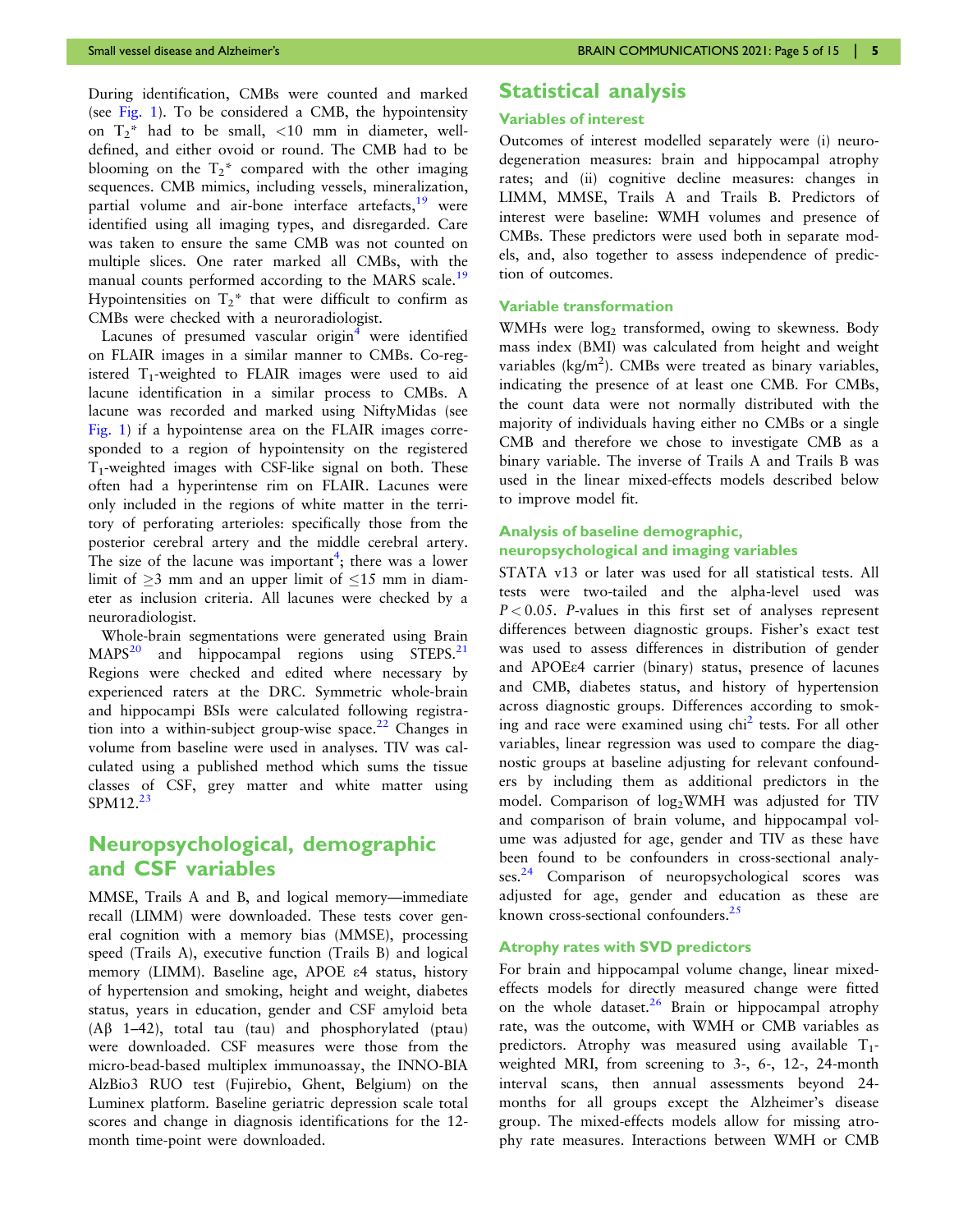<span id="page-5-0"></span>markers and time were used to estimate associations between SVD and rate of atrophy (the outcome of interest). Separate models for each type of atrophy were fitted, as well as for WMH or CMBs as predictors. The effects of lacunes were not reported owing to low prevalence. Models for each outcome including all three markers of SVD were also fitted. All models were adjusted for TIV and diagnostic group. To account for repeated measures, random slopes and intercepts at the level of the individual were included. A different random slope and intercept variance was estimated for each diagnostic group, to allow for different levels of variation in atrophy and atrophy rate between groups. We further fitted interactions between WMH or CMB, time and diagnostic group to test for the differential effect of either WMH or CMB measurements on atrophy rates between diagnostic groups. We fitted another pair of models including both CMB and WMH allowing an interaction between the main effects of CMB and WMH and the effect of CMB and WMH on the rate of change in the outcomes to assess for a multiplicative effect of the presence of CMBs on the effect of WMH on the outcome of interest.

#### Psychology test modelling with SVD predictors

Linear mixed-effects models were used to assess whether the WMH and CMB markers predicted changes in neuropsychological scores. Scores were the outcome, with WMH and CMB variables as predictors. Scores were used from screening or baseline, 6-, 12-month intervals then annual assessments for all tests apart from LIMM which was not assessed at 6-months. Individuals with Alzheimer's disease were not followed beyond 24 months. The mixed-effects models allow for missing neuropsychological scores. Interactions between WMH and CMB markers and time were used to estimate associations between these SVD markers and neuropsychological score change (the outcome of interest). Separate models for each score were fitted, as well as for WMH and CMB separately. Models for each outcome including all three markers of SVD were also fitted. All models included random slopes and intercepts at the level of the individual. Different random effect variances were estimated for control, Alzheimer's disease and pooled MCI and SMC groups. Correlations between intercepts and slopes were permitted by using unstructured covariance matrices within each group. Where models did not converge the random effects structure was simplified by combining the control, MCI and SMC groups (see [Supplementary](https://academic.oup.com/braincomms/article-lookup/doi/10.1093/braincomms/fcab226#supplementary-data) [methods](https://academic.oup.com/braincomms/article-lookup/doi/10.1093/braincomms/fcab226#supplementary-data)). For MMSE, inference was based on bias-corrected and accelerated bootstrap confidence intervals from 2000 replications since it was not possible to transform MMSE to allow the residuals to follow a normal distribution. We fitted further models to assess evidence for the differential effect of WMH and CMBs on score change between diagnostic groups. These models included as predictors: WMH or CMB; interaction between WMH or CMB measure and diagnostic group; and a three-way interaction between the WMH or CMB, diagnostic group and

time. We fitted another set of models including both CMB and WMH allowing an interaction between the main effects of CMB and WMH and the effect of CMB and WMH on the slopes of the outcomes to assess whether there was a multiplicative effect of CMB presence on the effect of WMH on neuropsychological scores.

#### Disease-progression measurement modelling

Individuals with complete data for all baseline measures of interest and baseline to 12-month atrophy rate and neuropsychological tests were used. The Subtype and Stage Inference (SuStaIn) algorithm<sup>[27](#page-13-0)</sup> was used to determine groups of individuals with distinct progression sequences. Progression sequences are orderings of biomarkers becoming abnormal, i.e. an event-based model  $(EBM).<sup>10,28</sup>$  $(EBM).<sup>10,28</sup>$  $(EBM).<sup>10,28</sup>$  An important feature of this approach is that the sequence of events is estimated from the data, rather than relying on a priori clinical staging. Furthermore, the uncertainty of sequences can be ascertained. The occurrence of each event is informed by a probability measure, estimated by fitting a mixture of two Gaussians to each biomarker to determine the likelihood a biomarker measurement is 'normal' or 'abnormal'. The SuStaIn algorithm is then used to simultaneously cluster individuals into groups, estimate an event sequence for each group, and derive a biomarker severity stage (SuStaIn stage) for each subject. The uncertainty in the sequence of the events for each cluster is then determined using a Markov Chain Monte Carlo (MCMC) algorithm. This produces a single most likely sequence as well as a relative likelihood of other sequences enabling assessment of uncertainty.<sup>[28](#page-13-0)</sup>

Only single continuous measurements for a variable of interest can be used in this approach, such as baseline measures and change metrics (difference between two time-points). CSFAb1–42, tau and ptau, whole-brain BSI, hippocampal BSI, log<sub>2</sub>WMH and first assessment MMSE, Trails A, Trails B and LIMM were used. Measures such as presence of CMBs, and changes in neuropsychology scores were not included due to the binary nature of the CMBs and variance in neuropsychological score change. Between-cluster differences were then assessed for variables of interest not included in the models. We assessed differences in the initial diagnostic group, SuStaIn stage, baseline age, gender, years of education, hypertension, smoking history, BMI, APOE e4 carrier status, presence of CMBs, brain volume, hippocampal volume, geriatric depression score, and annualized changes calculated from the baseline and 12-month values of MMSE, Trails A, Trials B, LIMM. The tests used included  $\chi$ hi<sup>2</sup> for diagnostic group at baseline, SuStaIn stage and smoking status. For gender, history of hypertension, APOE e4 status, presence of microbleeds and diabetes status, Fisher's exact test was used. For age, education, BMI, neuropsychological change scores, brain volumes, hippocampal volumes and geriatric depression scale total scores, linear regression was used. TIV, age and gender were used to adjust the analysis of brain and hippocampal volumes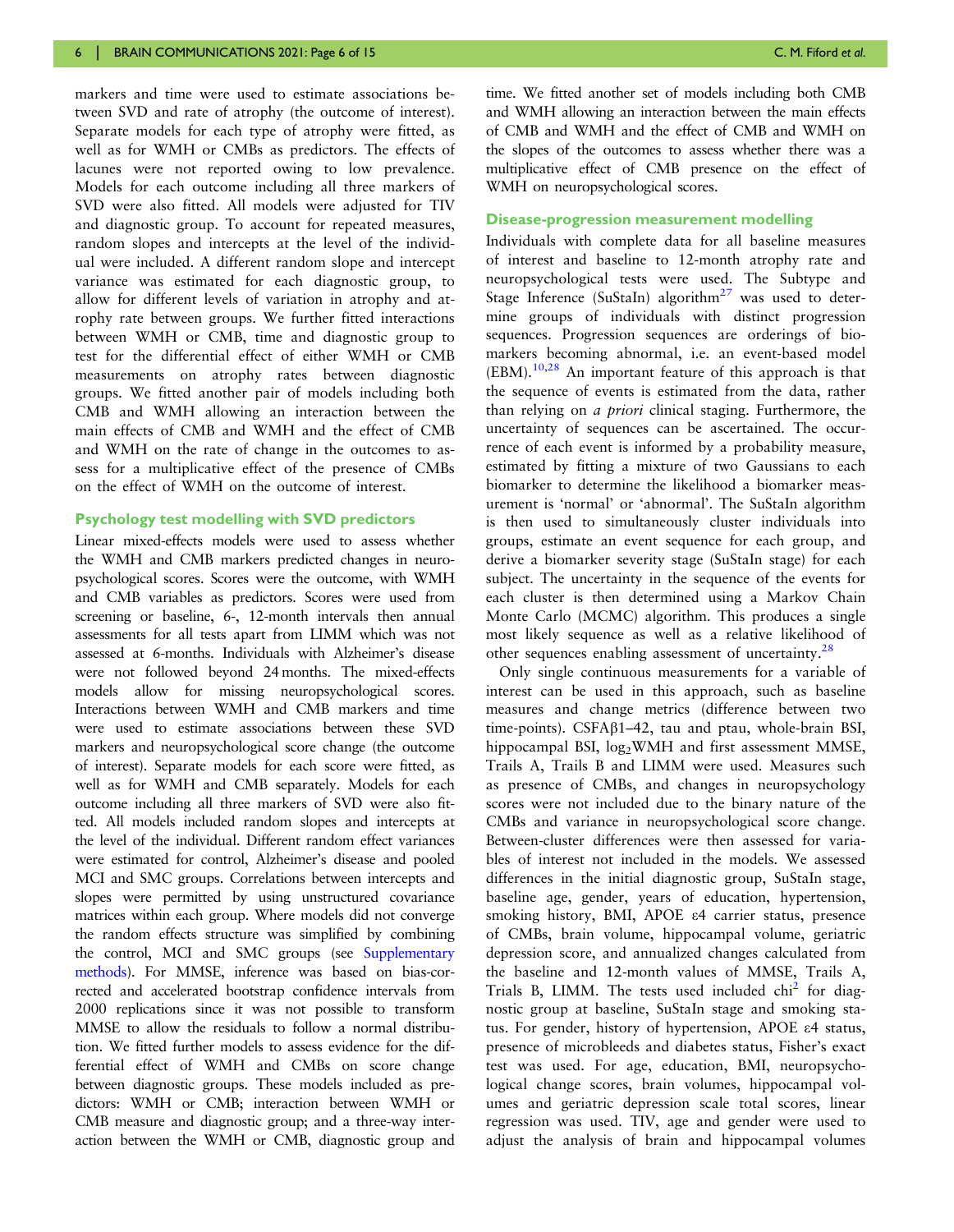across clusters. Gender was used to adjust the analysis of years in education. We also report the percentage of individuals who change diagnostic group between baseline and the 12-month time-point.

To aid interpretability we also report mean (SD) variables entered into SuStaIn EBM by subtype (derived group) without statistical testing across grouping.

## Data availability

ADNI data are available for download for approved researchers ([www.adni-info.org](http://www.adni-info.org) Accessed 07 October 2021). The NiftyMidas visualization and labelling software is available [\(https://github.com/NifTK/NifTK](https://github.com/NifTK/NifTK) Accessed 07 October 2021). NiftyReg (used for the linear registration) is available [\(https://github.com/KCL-BMEIS/niftyreg/wiki](https://github.com/KCL-BMEIS/niftyreg/wiki) Accessed 07 October 2021).

# **Results**

## **Subjects**

Seven hundred and thirty-eight subjects with good-quality WMHs, TIVs and brain atrophy rate measurements were included in the main analysis, see Fig. 2. A subset of those with WMH segmentations had complete lacune  $(n = 731)$  and CMB data  $(n = 717)$ . For hippocampi, a subset of individuals with hippocampal volumes changes were available with WMH data  $(n = 717)$ , lacune data  $(n = 710)$  and CMB data  $(n = 697)$ .

## **Demographics**

Participant groups differed in age, with the EMCI as the youngest (71.4 years) and Alzheimer's disease (75.0 years) as the oldest group (see [Table 1](#page-7-0)). The Alzheimer's disease group also had the highest frequency of APOE e4 carriers, the lowest level of education and the lowest BMI. There was no evidence of any differences in race, diabetes or gender proportions between groups.

## Imaging measures at baseline

Alzheimer's disease participants had, on average, significantly greater WMH volume than other groups. There was a low prevalence of lacunes (2% overall) and prevalence of CMBs was 15%. There were no significant differences in proportions of subjects with a CMB or lacune across subject groups. Brain and hippocampal volumes differed across groups with volumes in the Alzheimer's disease group being the smallest.

## Atrophy rates

#### Atrophy rates across the diagnostic groups

All groups experienced significant brain and hippocampal volume loss over time (see [Table 2\)](#page-8-0). The fully adjusted



Figure 2 Flowchart depicting subject selection for analysis. Definitions: white matter hyperintensity (WMH); statistical parametric mapping (SPM); total intracranial volume (TIV).

model indicated that controls experienced brain atrophy at an average rate of 5.3 ml/year and hippocampal atrophy at 0.04 ml/year, for average TIV and  $log_2$ WMH, and with no lacunes, and CMBs. Atrophy rates in SMC were not significantly different from controls. Atrophy rates were significantly higher in EMCI patients than controls, with an average whole-brain atrophy rate of 6.8 ml/year, and a hippocampal atrophy rate of 0.06 ml/year. LMCI patients also had a greater mean adjusted atrophy rates than controls, at 9.3 ml/year for the whole brain and 0.11 ml/year for the hippocampus. Individuals with Alzheimer's disease had the highest mean-adjusted whole-brain atrophy rate (14.7 ml/ year) and hippocampal atrophy rates (0.19 ml/year).

### SVD predicting atrophy rates

WMHs and CMBs separately and independently predicted hippocampal and whole-brain atrophy rate across all individuals adjusted for diagnostic group (see [Table 2\)](#page-8-0). For both of these predictors, an increase in WMH or presence of CMB was associated with greater volume loss. A doubling of baseline WMH volume was associated with an increase in whole-brain atrophy rates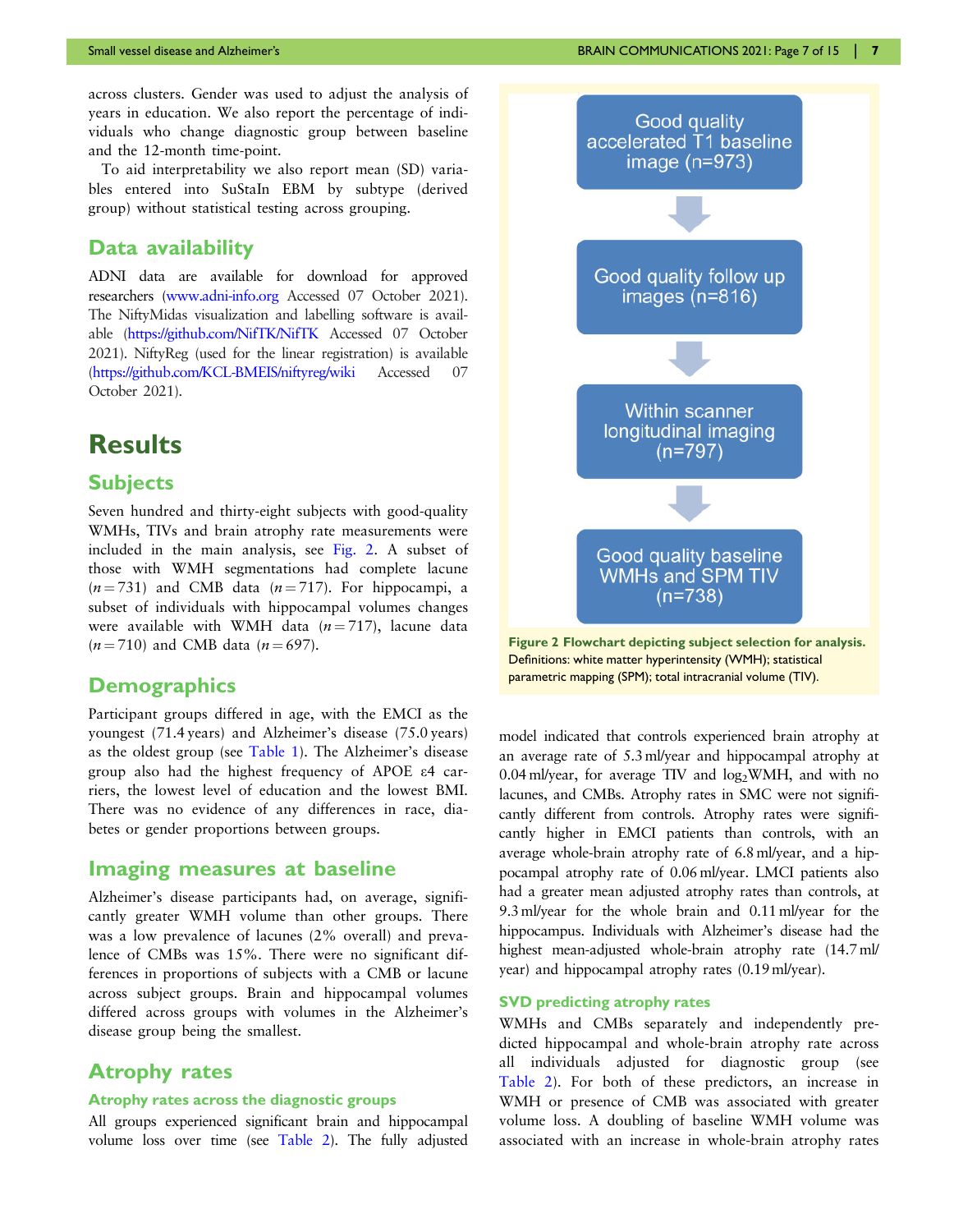#### <span id="page-7-0"></span>Table 1 Subject demographics and basic imaging information for the ADNI2/Go cohort

|                                                                              | $\mathbf c$              | <b>SMC</b>      | <b>EMCI</b>                | <b>LMCI</b>      | <b>Alzheimer's</b><br>disease | <b>Group</b><br>difference<br>(P-value) |
|------------------------------------------------------------------------------|--------------------------|-----------------|----------------------------|------------------|-------------------------------|-----------------------------------------|
| $\overline{N}$                                                               | 159                      | 72              | 265                        | 139              | 103                           |                                         |
| Age at baseline, years                                                       | 73.7(6.2)                | 72.0(5.6)       | 71.4(7.3)                  | 71.9(7.7)        | 75.0 (7.8)                    | < 0.001                                 |
| Male $(\%)$                                                                  | 46.5                     | 44.4            | 54.3                       | 54.0             | 59.2                          | 0.2                                     |
| Hypertension (% hypertensive)                                                | 51.6                     | 41.7            | 50.9                       | 44.6             | 45.6                          | 0.4                                     |
| Smoking (% never/historical/<br>current)                                     | 60.4/35.9/3.8            | 52.8/44.4/2.8   | 60.4/38.1/1.5              | 67.6/30.2/2.2    | 64.1/32.0/3.9                 | 0.4                                     |
| Body mass index, kg/m <sup>2</sup>                                           | 27.2 $(4.3)^{b}$         | 28.0 $(6.4)^a$  | 28.0(5.3)                  | 27.4(5.0)        | 25.6(4.2)                     | 0.001                                   |
| Percentage with diabetes                                                     | 6.9                      | 12.5            | 11.3                       | 8.6              | 8.8 <sup>a</sup>              | 0.5                                     |
| Percentage APOE $\varepsilon$ 4 carriers                                     | 28.9                     | 37.5            | 42.3                       | 56.8             | 73.8                          | < 0.001                                 |
| Years of education                                                           | 16.5(2.5)                | 17.0(2.4)       | 16.0(2.7)                  | 16.7(2.5)        | 15.7(2.7)                     | < 0.001                                 |
| <b>First assessment MMSE</b>                                                 | 29.0(1.3)                | 29.0(1.2)       | 28.3(1.6)                  | 27.6(1.9)        | 23.1(2.1)                     | Not appropriate                         |
| First assessment Trails A                                                    | 33.6(10.5)               | 34.7(12.7)      | 36.0(12.7)                 | 41.7(17.5)       | 60.7 $(33.7)^a$               | < 0.001                                 |
| <b>First assessment Trails B</b>                                             | 82.7 $(44.4)^a$          | 87.0 (46.9)     | 95.9 $(45.7)^d$            | $115.7 (63.2)^c$ | $193.2(86.5)^h$               | < 0.001                                 |
| First assessment LIMM                                                        | 14.3(2.9)                | 14.3(3.3)       | 11.0(2.7)                  | 7.1(3.0)         | 4.0(2.6)                      | < 0.001                                 |
| Race (%)                                                                     |                          |                 |                            |                  |                               |                                         |
| Asian                                                                        | 1.26                     | 0.00            | 1.51                       | 0.72             | 2.91                          |                                         |
| Native Hawaiian or Pacific                                                   | 0.00                     | 0.00            | 0.38                       | 0.72             | 0.00                          |                                         |
| <b>Black or African American</b>                                             | 8.81                     | 1.39            | 1.51                       | 2.88             | 2.91                          |                                         |
| American Indian or Alaskan                                                   | 0.00                     | 0.00            | 0.38                       | 0.00             | 0.00                          | 0.2                                     |
| White                                                                        | 88.68                    | 95.83           | 93.96                      | 94.96            | 93.20                         |                                         |
| More than one race                                                           | 1.26                     | 2.78            | 1.51                       | 0.72             | 0.97                          |                                         |
| Race unknown                                                                 | 0.00                     | 0.00            | 0.75                       | 0.00             | 0.00                          |                                         |
| MRI follow-up time from baseline<br>for whole brain atrophy rates<br>(years) | 2.4(1.3)                 | 1.7(0.8)        | 2.4(1.3)                   | 2.2(1.3)         | 1.0(0.5)                      | Not appropriate                         |
| Number of MRI visits for whole<br>brain atrophy                              | 4.7(1.2)                 | 2.8(0.9)        | 4.4(1.2)                   | 4.5(1.0)         | 3.4(1.0)                      | Not appropriate                         |
| Baseline WMH (ml)                                                            | 3.5(4.9)                 | 3.6(4.1)        | 3.9(6.9)                   | 3.6(6.3)         | 6.1(8.9)                      | 0.01                                    |
| Lacunes $n$ (%)                                                              | $3(1.9)^b$               | $(1.4)^a$       | $11 (4.2)^{b}$             | $(0.0)^a$        | $(2.0)^a$                     | 0.1                                     |
| CMB (1 or more) $n$ (%)                                                      | $27$ (17.8) <sup>f</sup> | $6(8.6)^{b}$    | 36 $(14.0)^8$              | $17 (12.4)^b$    | 21 $(20.8)^{b}$               | 0.2                                     |
| Whole-brain volume, ml                                                       | 1068(105)                | 1094(88)        | 1083(108)                  | 1067(101)        | 1027(117)                     | < 0.001                                 |
| Total (left plus right) hippocampal<br>volume, ml                            | 5.46(0.65)               | 5.68 $(0.70)^a$ | 5.43 $(0.73)$ <sup>e</sup> | 5.09(0.83)       | 4.60(0.71)                    | < 0.001                                 |

Demographics are shown for controls, Early Mild Cognitive Impairment (EMCI), Late Mild Cognitive Impairment (LMCI), Subjective Memory Concern (SMC) and Alzheimer's disease. Values are mean (SD) unless stated in the table, White matter hyperintensity (WMH) is reported as median (interquartile range). P-values represent the result of a single test over all groups.

LIMM, logical memory immediate recall score; MMSE, Mini-Mental State Examination.

<sup>a</sup>Missing in 1 subject.

<sup>b</sup>Missing in 2 subjects.

<sup>c</sup>Missing in 3 subjects.

<sup>d</sup>Missing in 4 subjects.

<sup>e</sup>Missing in 5 subjects.

f Missing in 7 subjects.

<sup>g</sup>Missing in 8 subjects.

<sup>h</sup>Missing in 12 subjects.

of 0.3 ml/year (95% CI 0.1, 0.6) and an increase in hippocampal atrophy of 0.013 ml/year (95% CI 0.009, 0.017). Presence of a least one CMB, compared with those without CMB, was associated with an increase in 1.5 ml/year (95% CI 0.5, 2.5) whole-brain atrophy and an increase in hippocampal atrophy of 0.029 ml/year (95% CI 0.013, 0.045). There was no evidence that the association of WMH with atrophy rate differed according to diagnostic group  $(P=0.62$  for whole-brain and  $P = 0.70$  for hippocampal atrophy rate) or that the association of CMBs differed by diagnostic group ( $P = 0.12$ ) for whole brain and  $P = 0.18$  for hippocampal atrophy). There was no evidence to suggest the association between

WMH and atrophy rates differed in those with and without a CMB for either the whole brain  $(P = 0.14)$  or the hippocampus ( $P = 0.38$ ) over all participants.

## Neuropsychology

### Neuropsychological changes across the diagnostic groups

[Table 3](#page-9-0) shows the change in neuropsychology results and the associations between SVD measures and these changes. Controls saw either no evidence of change in neuropsychology measures over time (MMSE, Trails A and B) or a modest improvement over time [LIMM,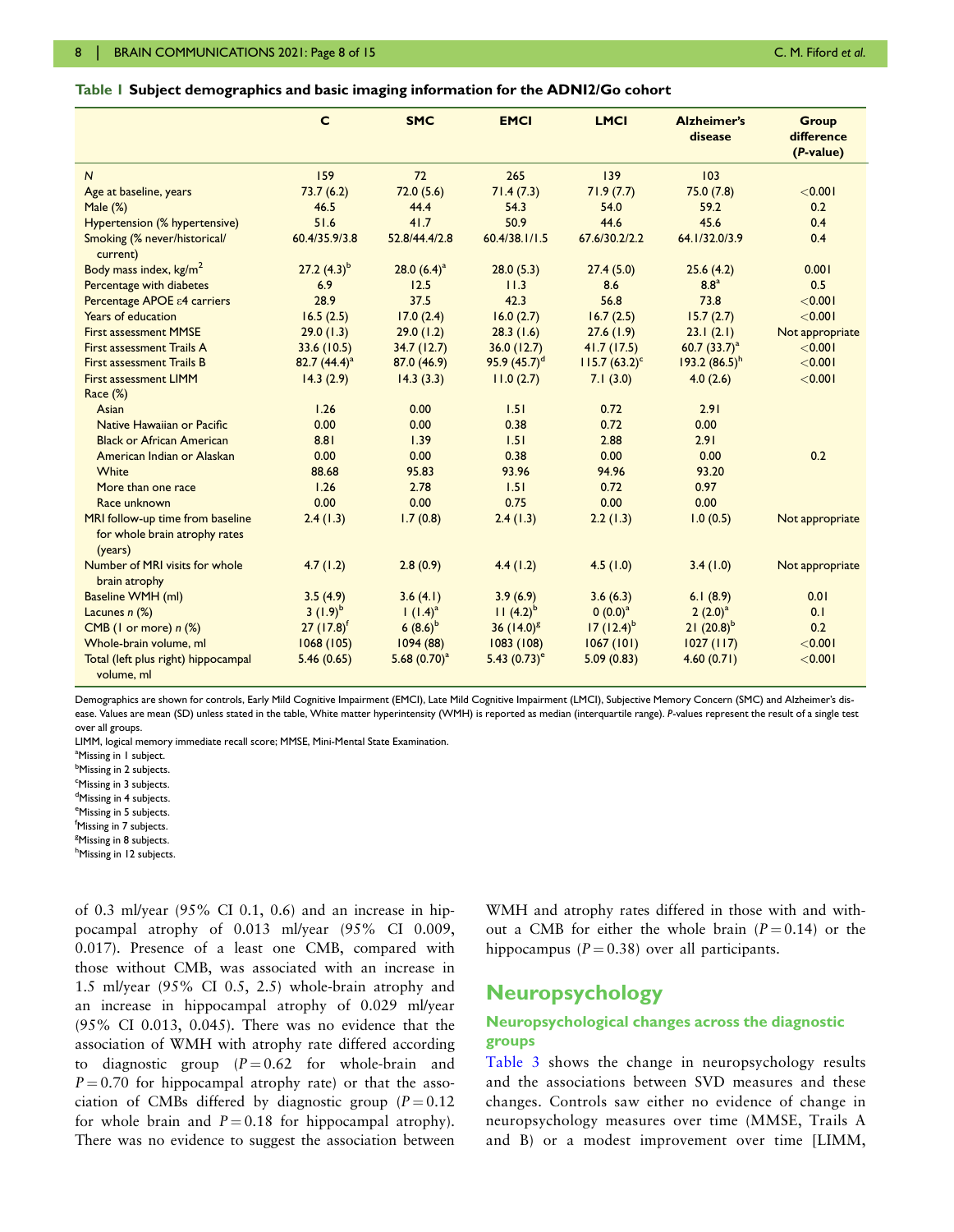#### <span id="page-8-0"></span>Table 2 Results of the models of brain and hippocampal atrophy rate

|                                 | a) Whole-brain atrophy rate, ml/year |                       | b) Hippocampal atrophy rate, ml/year |                                 |  |
|---------------------------------|--------------------------------------|-----------------------|--------------------------------------|---------------------------------|--|
| Control                         | $5.3$ [4.7, 5.9]                     |                       | $0.044$ [0.036, 0.053]               |                                 |  |
| <b>SMC</b>                      | $5.3$ [4.3, 6.3]                     |                       |                                      | 0.039 [0.019, 0.059]            |  |
| <b>EMCI</b>                     | $6.8^{\circ\circ}$ [6.2, 7.4]        |                       | $0.058$ [0.048, 0.069]               |                                 |  |
| <b>LMCI</b>                     | $9.3$ <sup>**</sup> [8.0, 10.5]      |                       | $0.113^{**}$ [0.094, 0.132]          |                                 |  |
| Alzheimer's disease             | $14.7^{\ast\ast}$ [12.9, 16.4]       |                       | $0.185**$ [0.155, 0.215]             |                                 |  |
| Change in atrophy rate          | Individual models                    | <b>Adjusted model</b> | Individual models                    | <b>Adjusted model</b>           |  |
| for a doubling of WMH<br>volume | 0.3(0.01)[0.1, 0.6]                  | 0.3(0.03)[0.0, 0.6]   | $0.013$ (<0.001) [0.009, 0.017]      | $0.013$ (<0.001) [0.008, 0.017] |  |
| for one or more CMBs            | 1.5(0.004)[0.5, 2.5]                 | 1.4(0.007)[0.4, 2.4]  | 0.029(0.001)[0.013, 0.045]           | 0.021(0.009)[0.005, 0.04]       |  |

The top half of the table represents mean [95% CI] atrophy rates in mls per year are shown for the 5 diagnostic groups. The atrophy rates are the mean predicted rate of change per year in each group calculated from the mixed model. The bottom half of the table shows the individual effects of WMH and CMBs on atrophy rates together with mutually adjusted associations that are also adjusted for lacunes. Results here are changes in atrophy rate for given increases in SVD, (P-value), [95% CI]. All models are adjusted for total intracranial volume. Values in the bottom half of the table are adjusted for diagnostic group.

EMCI, Early Mild Cognitive Impairment; LMCI, Late Mild Cognitive Impairment; SMC, Subjective Memory Concern; SVD, small vessel disease; WMH, white matter hyperintensity. \*P-value represents a difference in rates from controls at  $P < 0.05$ .

\*\*Significantly different from controls  $P < 0.01$ .

0.23; (95% CI 0.09, 0.37) points/year]. SMC saw no significant changes over time. EMCI only showed significant decline in MMSE over time  $-0.21$  (95% CI  $-0.32$ ,  $-0.12$ ). LMCI and Alzheimer's disease tended to show decline on all measures, but decline was statistically significant only for the LMCI group for MMSE and Trails B and for Alzheimer's disease for MMSE and Trails A. For MMSE, this was a decline of  $-1.01$ points per year for LMCI (95% CI  $-1.30$ ,  $-0.78$ ) and 2.34 points per year for Alzheimer's disease (95% CI  $-3.13$ ,  $-1.74$ ). Significant differences were seen between controls and EMCI for MMSE, LMCI for LIMM and MMSE and between controls and Alzheimer's disease in MMSE, LIMM, and Trails A.

#### SVD predicting neuropsychology

Across all individuals and adjusted for diagnostic group, greater WMH volume was associated with greater cognitive decline. A doubling of baseline WMH was associated with a reduction in change for: MMSE of  $-0.06$  points/year (95% CI,  $-0.10$ ,  $-0.00$ ); LIMM of  $-0.09$  points/year (95% CI  $-0.15$ ,  $-0.04$ ); Trails A of  $-0.02$  100/seconds per year (95% CI  $-0.03$ ,  $-0.01$ ); Trails B of  $-0.01$  100/seconds per year (95%) CI  $-0.01$ ,  $-0.00$ ) [\(Table 3\)](#page-9-0). Presence of one or more CMB, compared with no CMB, was associated with greater decline in MMSE by  $-0.21$  points/year (95%) CI  $-0.50$ ,  $-0.02$ ) and LIMM by  $-0.32$  points/year  $(95\% \text{ CI} -0.55, -0.09)$  adjusting for WMH and lacunes, but there was little evidence of associations with changes in Trails A or Trails B. There was no evidence WMH or CMB had a differential effect by diagnostic group on change over time in any of the neuropsychology outcomes  $(P > 0.3$ , all tests). There was no evidence of an interaction between CMB and WMH for any neuropsychological test outcome  $(P > 0.2$ , all tests).

## Disease-progression measure modelling

Four hundred and fifty individuals had complete datasets that were used in the SuStaIn EBM and cross-cluster group analyses. [Figure 3](#page-10-0) and [Table 4](#page-11-0) show four different groups of individuals identified from this technique, and [Table 5](#page-11-0) shows summary statistics for the biomarkers used in SuStaIn EBM by group.

Group 1 shows a sequence with ptau, tau and the  $AB$ 1–42 as initial events, followed by whole-brain atrophy rates (BBSI) and LIMM, then MMSE and hippocampal atrophy rates (HBSI), the Trails tests and finally WMH.

Group 2 has whole-brain atrophy rate (BBSI) as the first event, followed by hippocampal atrophy rate (HBSI) and WMH, then LIMM, A<sub>B</sub> 1–42, and then MMSE, tau, ptau and the other psychological measures.

Group 3 has  $\text{AB } 1-42$  as the first event, then WMH, followed by Trails B then A, then both tau and ptau and atrophy rate measures (BBSI and HBSI), and finally LIMM and MMSE.

Group 4 shows LIMM as the first event, then Trails B, Trails A and MMSE and then all other measures in a block of uncertain ordering.

In terms of other characteristics, significant differences across the groups were shown according to proportions of diagnostic groups, SuStaIn stage, baseline age, gender, hypertension history, APOEe4 status, change in LIMM, and presence of at least one CMB (see [Table 4\)](#page-11-0). Notable features of Group 1, the largest group of 223 individuals, were that this group had the lowest proportion of EMCI, the highest proportion of the lowest SuStaIn stage category and APOE e4 carriers (49%) and the lowest LIMM improvement scores (0.4 points/year). Group 2 had the highest proportion of men (65%) and a distribution of proportions of diagnoses similar to Group 1 albeit with the highest proportion of SMCs (6%) and the joint highest proportion of Alzheimer's disease (12%). For Group 3, this had the highest proportion of controls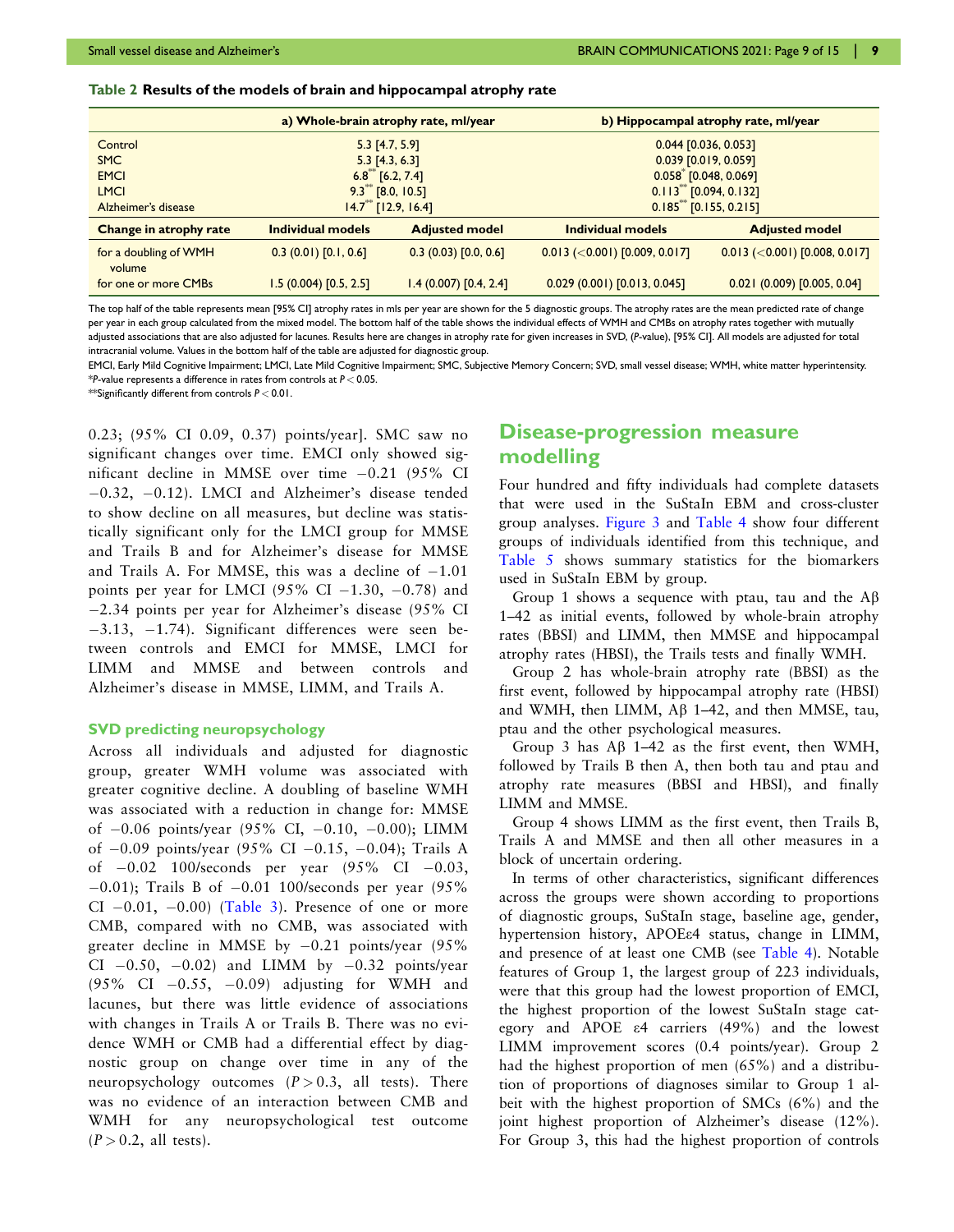<span id="page-9-0"></span>

|                                                                                     | MMSE                                       |                    | NNLI                      |                                                                                                                                                                 | <b>Trails A</b>              |                    | Trails B                      |                       |
|-------------------------------------------------------------------------------------|--------------------------------------------|--------------------|---------------------------|-----------------------------------------------------------------------------------------------------------------------------------------------------------------|------------------------------|--------------------|-------------------------------|-----------------------|
| Control                                                                             | $-0.06$ [ $-0.16$ , $0.02$ ]               |                    | 0.23 [0.09, 0.37]         |                                                                                                                                                                 | $0.01$ [ $-0.03$ , $0.05$ ]  |                    | $-0.01$ $-0.04$ , 0.0 $-1$    |                       |
| <b>SMC</b>                                                                          | $-0.10[-0.25, 0.01]$                       |                    | $0.14[-0.21, 0.48]$       |                                                                                                                                                                 | $0.04$ [ $-0.04$ , 0.13]     |                    | $-0.00$ [ $-0.04$ , 0.04]     |                       |
| <b>EMCI</b>                                                                         | $-0.21$ [ $-0.32, -0.12$ ]                 |                    | 0.18 [0.05, 0.32]         |                                                                                                                                                                 | $-0.01$ [ $-0.04$ , $0.02$ ] |                    | $-0.00$ [ $-0.02$ , 0.01]     |                       |
| LMCI                                                                                | $-1.01$ [-1.30, $-0.78$ ]                  |                    | $-0.09$ [ $-0.29, 0.101$  |                                                                                                                                                                 | $-0.04$ [ $-0.09$ .0.00]     |                    | $-0.04$ [ $-0.06$ . $-0.02$ ] |                       |
| Alzheimer's disease                                                                 | $-2.34$ [ $-3.13$ , $-1.74$ ] <sup>*</sup> |                    | $-0.25$ [ $-0.66, 0.16$ ] |                                                                                                                                                                 | $-0.22$ [ $-0.35, -0.09$ ]   |                    | $-0.05$ [ $-0.11, 0.02$ ]     |                       |
| change in cognition<br>Difference in                                                | models<br>Individual                       | models<br>Adjusted | models<br>Individual      | models<br>Adjusted                                                                                                                                              | models<br>Individual         | models<br>Adjusted | models<br>Individual          | models<br>Adjusted    |
| for a doubling of                                                                   | $-0.06$                                    | $-0.06$            | $-0.11$ ( $<$ 0.001)      | $-0.09(0.001)$                                                                                                                                                  | $-0.02(0.009)$               | $-0.02(0.005)$     | $-0.01(0.05)$                 | $-0.01(0.04)$         |
| WMH volume                                                                          | $[-0.11, -0.02]$                           | $[-0.10,-0.00]$    | $[-0.16, -0.05]$          | $[-0.15, -0.04]$                                                                                                                                                | $[-0.03, -0.004]$            | $[-0.03, -0.01]$   | $[-0.01, -0.00]$              | $\frac{-0.01}{-0.00}$ |
| for one or more CMBs                                                                | $-0.25$                                    | $-0.21$            | $-0.42$ (<0.001)          | $-0.32(0.006)$                                                                                                                                                  | $-0.04(0.15)$                | $-0.03(0.34)$      | $-0.01(0.35)$                 | $-0.01(0.60)$         |
|                                                                                     | $[-0.56, -0.06]$                           | $-0.50, -0.02$     | $[-0.66, -0.19]$          | $[-0.55, -0.09]$                                                                                                                                                | $[-0.10, 0.01]$              | $[-0.08, 0.03]$    | $-0.04, 0.01$                 | $[-0.04, 0.02]$       |
| 1ean [95% CI] change in score per year are shown for the 5 diagnostic groups in the |                                            |                    |                           | top of the table. Of note, the Trails A and Trails B scores are transformed (see Methods section). The bottom half of the table shows the individual effects of |                              |                    |                               |                       |

Table 3 Results of the models of change in neuropsychology measures

Results of the models of change in neuropsychology measures

WMH and CMB on change in neuropsychology scores together with the mutually adjusted associations that are also adjusted for lacunes. Results here are changes in neuropsychology test score for given increases in SVD, (P-val WMH and CMB on change in neuropsychology scores together with the mutually adjusted associations that are allos adjusted for lacunes. Results here are changes in neuropsychology test score for given increases in SVD, (P-va Of note, no P-value is given for the MMSE result; significance is determined by 95% CI not including 0. Of note, no P-value is given for the MMSE result; significance is determined by 95% CI not including 0.

EMCI, Early Mild Cognitive Impairment: LIMM, logical memory immediate recall score; LMCI, Late Mild Cognitive Impairment; MMSE, Mini-Mental State Examination; SMC, Subjective Memory Concern; SVD, small vessel disease; WMH, EMCI, Barly Mild Cognitive Impairment: LIMM, logical memory immediate recall score; LMCI, Late Mild Cognitive Impairment; MKSE, Mini-Mental State Examination; SMC, Subjective Memory Concern; SVD, small vessel disease; WMH, matter hyperintensity. matter hyperintensity.

 $*$ P-value represents a difference in rates from controls at  $P < 0.05$ .  $k$ P-value represents a difference in rates from controls at  $P < 0.05$ 

\*\*Significantly different from controls P < 0.01. <sup>Ex</sup>Significantly different from controls  $P < 0.0$  (37%) and EMCI (46%), the lowest proportion of LMCI (14%) and no Alzheimer's disease subjects. This group had the highest proportion of the most severe SuStaIn stage category (18%). This was the oldest group at 75.8 years with the highest history of hypertension (71%) and microbleeds (26%) and the lowest BMI. Group 4 was the smallest group (43 individuals) with the highest proportion of LMCI (42%) and the joint-highest proportion of Alzheimer's disease (12%), the lowest proportion of controls (2%) and no SMC and the lowest proportion of the most severe SuStaIn stage category (5%). This group had the highest change in LIMM (1.7 points per year improvement), the lowest proportion of men (44%), and the highest BMI.

We investigated baseline depression scores over the four groups and found borderline evidence in differences across groups with slightly higher mean scores in Group 4 ( $P = 0.06$ ). We also investigated conversion status during the 12-month period from baseline. Conversion from MCI to dementia occurred at rates of 5, 7, 3 and 5% for Groups, 1, 2, 3 and 4, respectively. From Group 1, 1% converted from normal cognition to MCI and 3% from Groups 2 and 3. Reversion from MCI to normal cognition after 12 months occurred at rates of 2, 1, 5 and 7% for Groups 1, 2, 3 and 4, respectively.

# **Discussion**

This study provides evidence that presumed SVD markers are associated with measures of disease progression. We found that baseline WMH volume and CMB presence were independently associated with increased whole-brain and hippocampal atrophy rate and decline in general cognition and logical memory performance. We established four distinct groups with different biomarker sequences with WMH being an early event for two groups and a later event for two others.

The four groups identified by disease-progression modelling potentially represent different phenotypes in ADNI2/Go. Group 1 individuals, about half of those analysed, may be on a typical Alzheimer's disease pathway with CSF tau and amyloid measures being the first biomarkers becoming abnormal. These individuals had an average CSF amyloid of 247 pg/ml which indicates amyloidosis (the cut-point has been reported as 254 pg/ml) and the highest tau and ptau levels. In this group, WMH development was a later event following amyloid and tau pathology and neurodegeneration. WMH can be caused by pathologies other than cerebrovascular disease and WMH here may be the result of neurodegeneration or classical Alzheimer's disease pathologies.<sup>[29](#page-13-0),[30](#page-13-0)</sup> Group 2, with early neurodegenerative markers, could be a 'sus-pected non-Alzheimer's disease pathophysiology<sup>[31](#page-13-0)</sup> or 'non-Alzheimer's disease pathological change' group.<sup>[5](#page-13-0)</sup> This group had the highest atrophy rates and relatively high WMH values but without cerebral amyloidosis on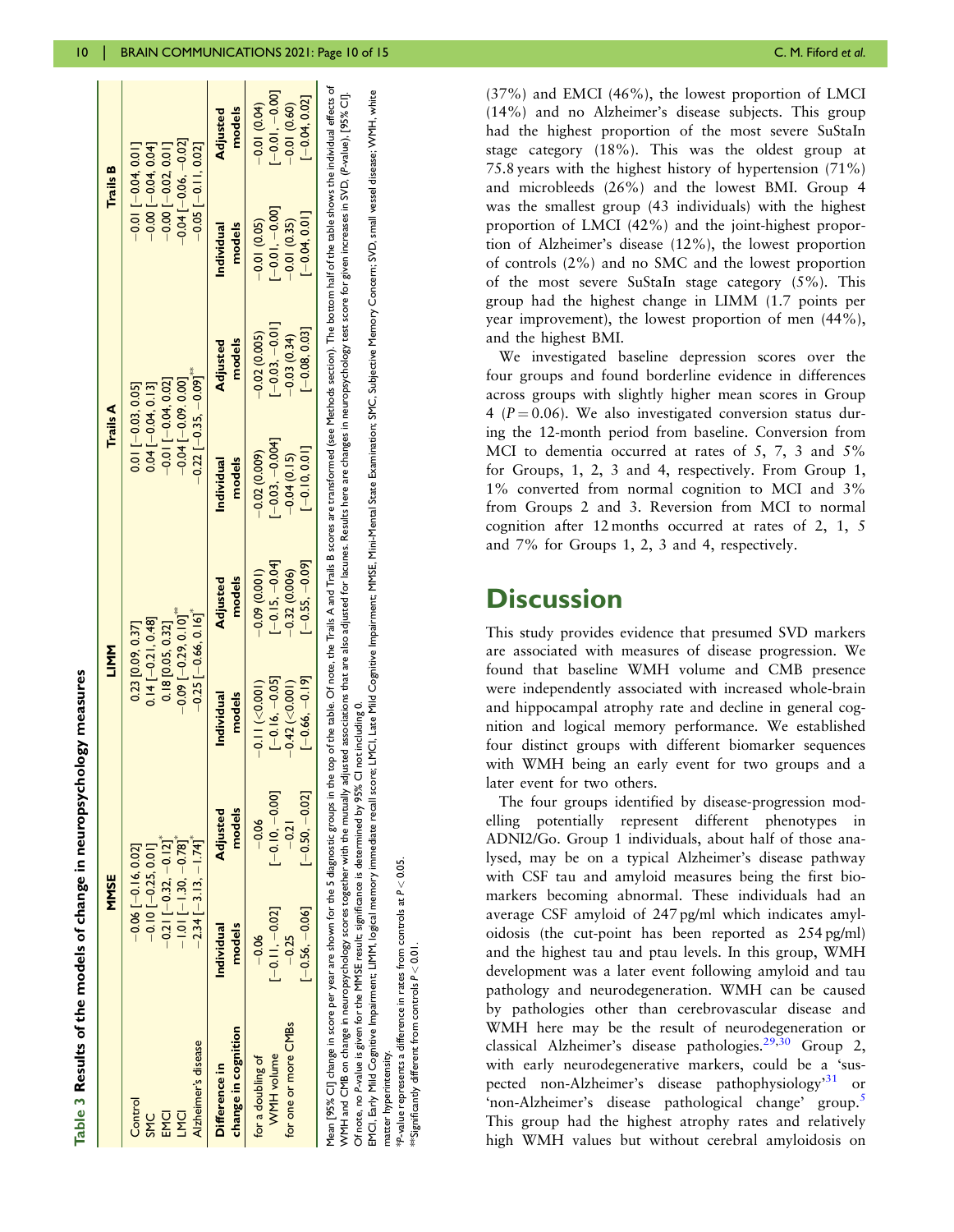<span id="page-10-0"></span>

Figure 3 Results from disease progression modelling analyses. Subject numbers for each group are: Group 1 (223); Group 2 (108); Group 3 (76); Group 4 (43). Only continuous complete-case biomarker variables were used. No time scale is imposed on the event position (x-axis); events may be close together or distant in time. Positioning for all biomarkers of interest (y-axis) in all groups is presented. Each entry of each positional variance diagram corresponds to the probability each biomarker (y-axis) will become abnormal at each position in the sequence (x-axis) estimated by the SuStaIn EBM algorithm, ranging from 0 in white to 1 in black. Definitions: cerebrospinal fluid (CSF); amyloid beta 1–42 (Aß); total tau (tau); phosphorylated tau 181 (p-tau); brain boundary shift integral atrophy rate over 12 months (BBSI); hippocampal boundary shift integral atrophy rate over 12 months (HBSI); Mini Mental State Examination (MMSE); logical memory immediate recall (LIMM).

average. The third and oldest group, which was the least overweight, showed more mixed pathology with amyloidosis and WMH being early events. The average CSF amyloid level was the lowest of all groups. This group may represent those with some cerebral amyloid angiopathy (CAA) since they had the highest CMB proportion. The fourth and smallest group, showed early cross-sectional neuropsychological score abnormalities with little certainty regarding imaging and CSF measure ordering. This group improved most on logical memory test over one year but had the lowest baseline scores. These individuals had the lowest proportion in the most severe SuStaIn stage category and were most overweight. This group may represent those who may, on average, have temporary impairments.

Our findings, from the disease-progression modelling results in Group 3 in particular, are similar to another publication which shows vascular dysfunction as an early disease event.<sup>[32](#page-13-0)</sup> Our work differs as we assessed WMH and CMB as well as progression heterogeneity. Similar work in a different cohort established four clusters which approximated to: preclinical typical Alzheimer's disease; mixed vascular and preclinical Alzheimer's disease; atro-phy-based; typical ageing.<sup>[33](#page-13-0)</sup> Other research showed different patterns of biomarker evolution in amyloid positive versus negative individuals from ADNI1.<sup>[34](#page-13-0)</sup> This approach is similar to ours as different patterns of disease progression are expected. Our work differs by including SVD markers and allowing groups to be determined by the data Another study assessed clusters using baseline MRI, CSF and serum biomarkers in ADNI1 MCI subjects. $35$ That study found considerable heterogeneity in the MCI population with four different clusters that approximated to: controls; Alzheimer's diseases; and two early Alzheimer's disease groups. One of these early Alzheimer's disease groups did not seem to conform to the expected progression models suggesting that not all individuals are on the same trajectory. Our work extends this by including all newly enrolled ADNI2/Go subjects and including presumed cerebrovascular, CSF, atrophy and cognitive scores.

The atrophy rate results are in keeping with the litera-ture.<sup>[36](#page-14-0)–[38](#page-14-0)</sup> Approximate whole-brain atrophy rates as  $\%$ baseline volume per year were controls: 0.5; SMC: 0.5; EMCI: 0.6; LMCI 0.9; Alzheimer's disease: 1.4. Analogous hippocampal rates were controls: 0.7; SMC 0.7; EMCI: 1.1; LMCI 2.2; Alzheimer's disease: 4.1.

This work confirms that greater WMH volumes are associated with subsequent brain volume decline, as shown previously.  $6-8,39$  $6-8,39$  $6-8,39$  $6-8,39$  Converting our reported effects from ml/year to %/year of baseline volume, a doubling of WMH was associated with an approximate increase of 0.03%/year for brain atrophy rates, and 0.25%/year for hippocampal atrophy rates. Others have found that greater WMH volumes are associated with reductions in temporal lobe volumes in MCI. $40-43$  Our work extends this by reporting that the relationship between WMHs and progressive atrophy is independent of other markers of presumed SVD. A novel finding of this study is that CMB presence is associated with higher brain and hippocampal atrophy rates. The effect size was large: presence of a CMB associated with an increase in atrophy rate equivalent to approximately 25% of the atrophy rate in controls without a CMB. Two studies have found associations between CMBs and cross-sectional measures of brain atrophy. $44,45$  One study found no evidence for a relationship between newly developing CMBs and brain volume change.<sup>[9](#page-13-0)</sup> Atrophy rate being related to CMBs may be driven by underlying advanced Alzheimer's disease pathology causing CAA and micro-haemorrhage. The CMB prevalence in this study was 15%, which is similar to other comparably aged groups: 11% and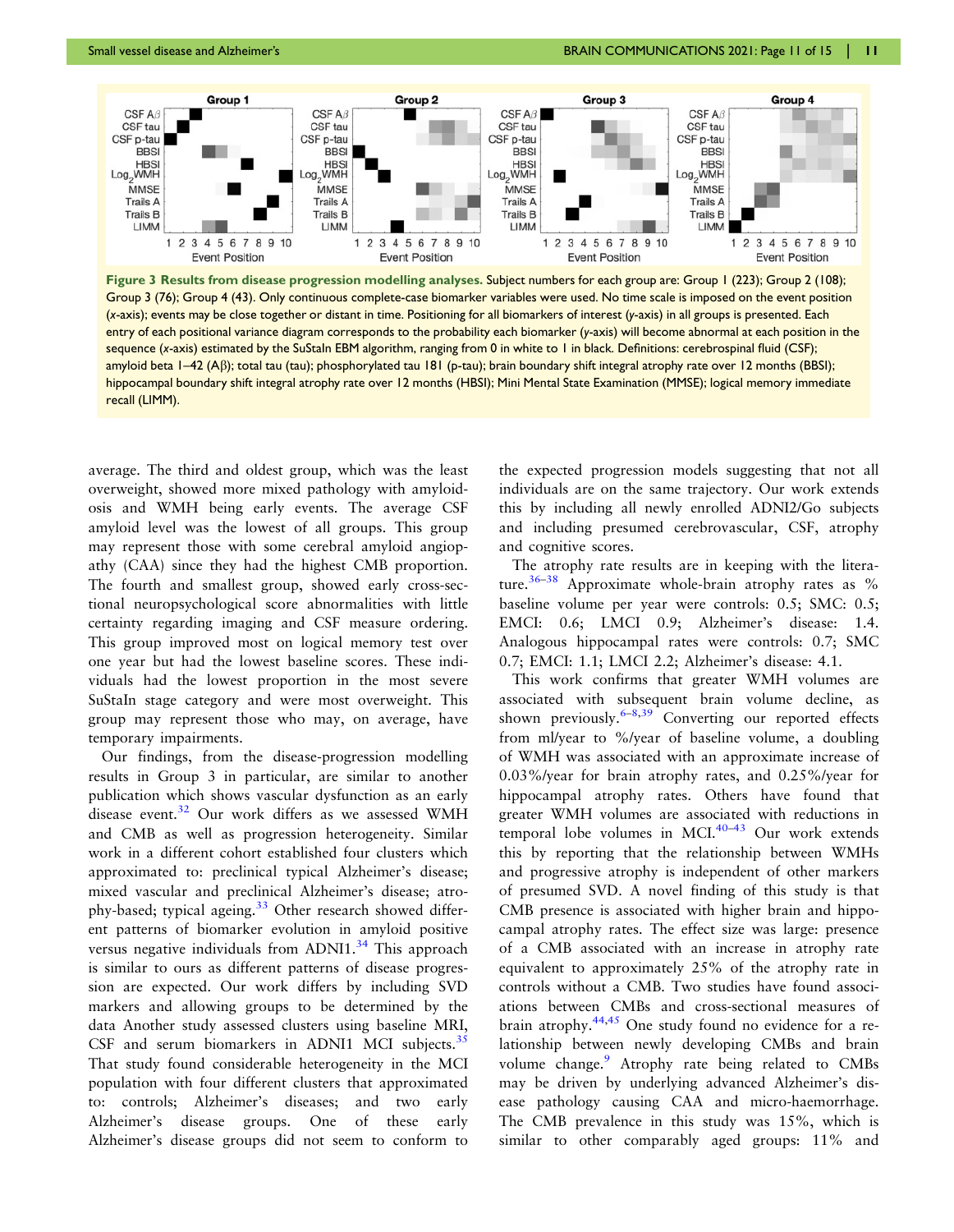|                                                 | Group   223    | <b>Group 2 108</b> | Group 3 76    | Group 4 43   | P-value across<br>groups |
|-------------------------------------------------|----------------|--------------------|---------------|--------------|--------------------------|
| Diagnosis % C/SMC/EMCI/LMCI/Alzheimer's disease | 26/3/37/24/10  | 21/6/44/17/12      | 37/3/46/14/0  | 2/0/44/42/12 | < 0.001                  |
| Stage % 0-1/2-3/4-5/6-7/8-10                    | 47/14/10/13/17 | 36/20/21/10/12     | 33/32/14/3/18 | 42/26/26/2/5 | < 0.001                  |
| Age at baseline, years                          | 71.2(7.0)      | 72.5(7.2)          | 75.8(6.2)     | 71.4(8.5)    | < 0.001                  |
| Male %                                          | 48             | 65                 | 54            | 44           | 0.018                    |
| Education, years                                | 16.2(2.5)      | 16.6(2.8)          | 16.4(2.4)     | 15.6(2.7)    | 0.31 <sup>a</sup>        |
| History of hypertension %                       | 44             | 44                 | 71            | 44           | < 0.001                  |
| Smoking never/previously/current %              | 60/39/1        | 61/32/6            | 55/43/1       | 63/35/2      | 0.13                     |
| Body Mass Index, kg/m <sup>2</sup>              | 27.3(4.6)      | $27.7(5.0)^c$      | 26.8(5.0)     | 29.3(6.5)    | 0.046                    |
| Percentage with diabetes                        | 9              | 10                 |               | 16           | 0.38                     |
| APOE $\varepsilon$ 4 carrier %                  | 49             | 34                 | 46            | 28           | 0.010                    |
| Geriatric depression score (GDS)                | 1.4(1.4)       | 1.3(1.3)           | 1.2(1.5)      | 1.9(1.7)     | 0.06                     |
| MMSE (pt/year)                                  | $-0.4(2.0)$    | $-0.3(2.1)$        | $-0.7(1.5)$   | $-0.2(1.7)$  | 0.41                     |
| Trails A (pt/year)                              | 2.5(14.4)      | 2.6(13.8)          | $-0.1(12.9)$  | $-0.4(13.0)$ | 0.33                     |
| Trails B (pt/year)                              | 10.9(37.6)     | 10.9(49.5)         | 6.9(51.9)     | $-1.6(39.2)$ | 0.34                     |
| LIMM (pt/year)                                  | 0.4(3.0)       | 1.0(3.0)           | 0.9(2.8)      | 1.7(3.2)     | 0.03                     |
| Microbleeds % at least 1                        | ' '            | 19                 | 26            |              | 0.004                    |
| Brain volume, ml                                | 1064(107)      | 1087(107)          | 1072(96)      | 1065(106)    | $0.44^{b}$               |
| Hippocampal volume, ml                          | 5.22(0.82)     | 5.36(0.72)         | 5.32(0.66)    | 5.23(0.88)   | 0.27 <sup>b</sup>        |

<span id="page-11-0"></span>Table 4 Analysis of cross-sectional and longitudinal variables of interest that were not entered into the SuStaIn EBM algorithm according to groups (clusters) derived from the SuStaIn EBM algorithm

EMCI, Early Mild Cognitive Impairment; LIMM, logical memory immediate recall score; LMCI, Late Mild Cognitive Impairment; MMSE, Mini-Mental State Examination; SMC, Subjective Memory Concern; WMH, white matter hyperintensity.

<sup>a</sup>Adjusted for gender.

 $^{\rm b}$ Adjusted for TIV, age and gender.

<sup>c</sup>Data missing in one individual.

#### Table 5 Mean (SD) values of variables used in SuStaIn EBM according to groups (clusters) derived from the SuStaIn EBM algorithm

|                                 | Group I<br>223 | <b>Group 2</b><br>108 | Group 3<br>-76 | Group 4<br>43 |
|---------------------------------|----------------|-----------------------|----------------|---------------|
| $A\beta$ <sup>-42</sup> , pg/ml | 247.0 (83.9)   | 271.5 (88.8)          | 182.7(44.1)    | 300.7 (65.6)  |
| Total Tau, pg/ml                | 92.5(49.9)     | 65.0 (33.4)           | 68.7 (32.7)    | 54.0 (18.9)   |
| Ptau_181, pg/ml                 | 28.7(13.8)     | 20.6 (10.6)           | 25.0(10.7)     | 19.1(6.2)     |
| BBSI, mls/year                  | 6.7(8.2)       | 12.5(5.2)             | 6.6(7.1)       | 4.0(7.1)      |
| HBSI, mls/year                  | 0.07(0.11)     | 0.13(0.12)            | 0.06(0.10)     | 0.02(0.10)    |
| $log2WH$ , ml                   | 11.3(1.2)      | 12.5(1.5)             | 12.7(1.4)      | 11.5(1.2)     |
| MMSE,/30                        | 27.8(2.2)      | 27.7(2.3)             | 29.0(1.0)      | 27.3(2.6)     |
| TrailsA,/150                    | 36.1(16.3)     | 33.8 (10.2)           | 41.8(14.8)     | 43.5 (19.7)   |
| 700, TrailsB                    | 94.5 (55.7)    | 90.6 (39.7)           | 117.4(64.2)    | 120.5(61.4)   |
| <b>LIMM,/25</b>                 | 10.7(4.4)      | 10.1(4.3)             | 12.2(3.5)      | 7.5(2.7)      |

All values are derived from baseline measures apart from the BBSI and HBSI which was calculated from the baseline and 12-month interval scans.

BBSI, Brain Boundary Shift Integral; HBSI, Hippocampal Boundary Shift Integral; LIMM, logical memory immediate recall score; MMSE, Mini-Mental State Examination; WMH, white matter hyperintensity.

 $31\%$ <sup>46,47</sup>; although our study had a higher field-strength scanner compared with these studies (3T compared with 1.5 T) the latter used a thinner-slice gradient-echo technique. Furthermore, our study did not include those with a high vascular disease burden.

Our finding that WMHs are associated with neuropsychological decline is in keeping with previous find-ings<sup>[48,49](#page-14-0)</sup> including from this cohort.<sup>[50](#page-14-0)</sup> This work extends the literature by showing the WMH-cognitive decline relationship to be independent of CMBs and lacunes. Presence of a CMB was also associated with decline in

logical memory which was also independent of lacunes and WMH. This is broadly in line with results showing newly developing CMBs are associated with decline. $51$ However, although a recent review suggested that CMBs affected global cognitive performance, it concluded that CMBs mainly affect executive function which we did not  $find.<sup>49</sup>$  $find.<sup>49</sup>$  $find.<sup>49</sup>$ 

A strength of this work is that we used multiple methodologies to investigate relationships between SVD and Alzheimer's disease biomarkers. However, limitations include that this dataset was select; ADNI participants are in relatively good health without severe vascular disease. We did not look at the effect of number or locations of CMB, but assumed global effects on outcomes for this first analysis. Location of SVD is an important topic for future research since those with lobar CMB may have different associations with progression measures compared with those with deep/basal ganglia CMBs. Mis-segmentation of WMH does occur with automated algorithms and semi-automatically, or manually, segmenting WMH may reveal different results, however, the algorithm used has shown good comparability compared with semi-automated (guided-manual) segmentations $^{50}$  and segmentations were visually inspected. Importantly, followup in the Alzheimer's disease group was shorter which limits the extent to which changes can be detected in this group; caution is needed when interpreting between-group differences. Furthermore, participants with vascular lesions in the early stages of disease (controls, SMC, EMCI), may not be on the same mechanistic pathway to cognitive decline and dementia as LMCI and Alzheimer's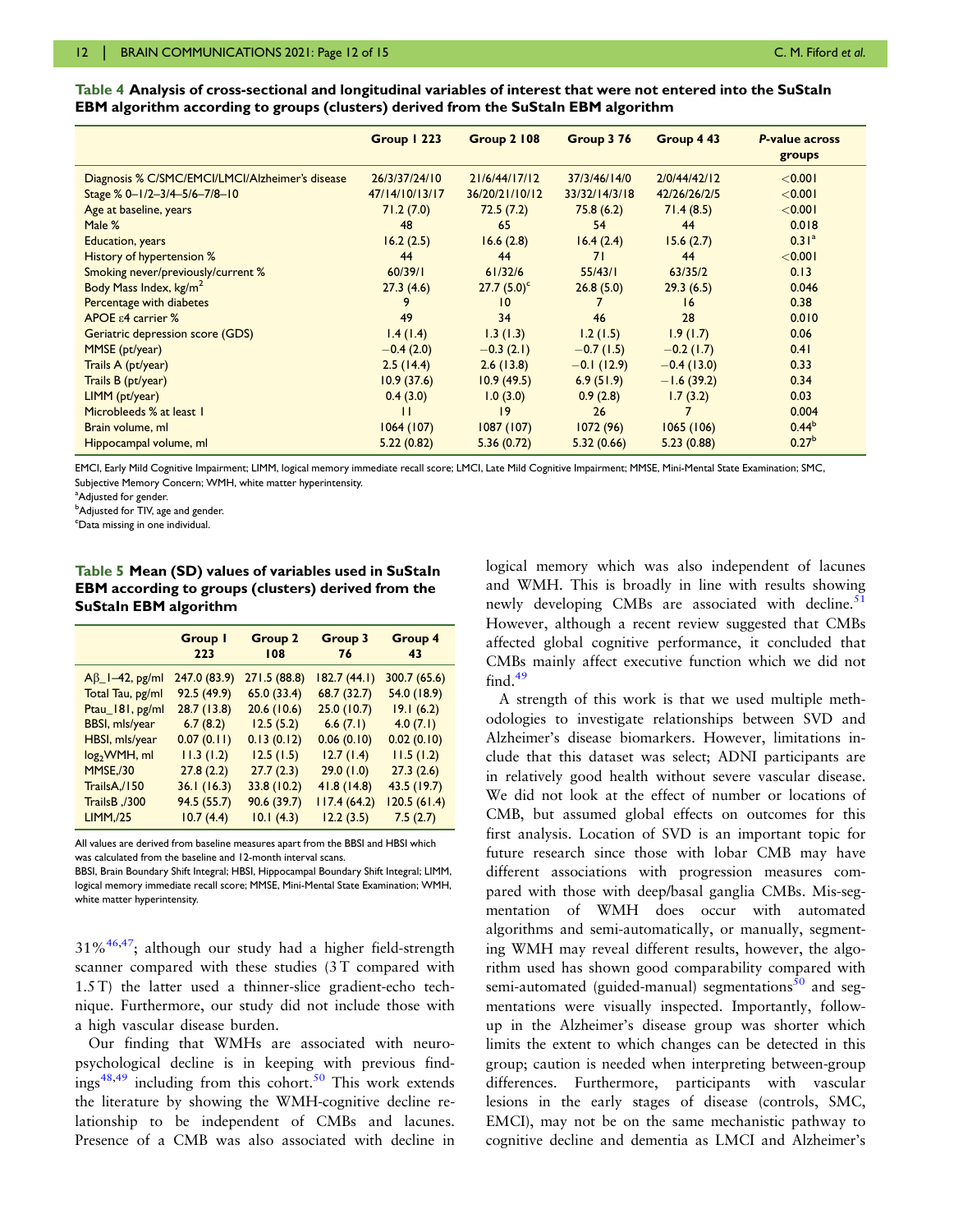disease groups. A consideration is that we did not adjust for age when assessing the effects of SVD on neuropsychological scores or atrophy rates. We chose this approach since age and SVD are strongly associated and age may act as a proxy for the accumulation of vascular disease and interact with processes along the causal pathway. We also did not investigate the effects of: education; APOE e4; disease severity; disease length on outcomes. We found a very low prevalence of lacunes (2%) and therefore did not present the lacune effects on outcomes. This low prevalence may be in part due to the fact that we only assessed lacunes in the white matter. We did not have complete data on all subjects to include in the SuStaIn EBM and this may have influenced the findings of this approach. We did not transform the neuropsychological scores used in the SuStaIn EBM models since there was no adequate transform for MMSE. Further work using groupings derived from data-driven approaches will be important. For example, investigating progression and eventual pathological examination of brain tissue according to grouping may reveal differences in outcomes and underlying (co)pathologies. Notably, recent work has suggested that WMHs are not always associated with vascular disease at post mortem $30$ . Autopsy confirmation of diagnosis was not available in this study.

In summary, WMHs and CMBs are independently associated with brain and hippocampal volume change. This suggests that CMBs and WMHs have independent mechanisms which may contribute to neurodegeneration. WMH may be an early event for groups that either show suspected non-Alzheimer's disease pathology, or older subjects that may have mixed Alzheimer's and cerebrovascular disease or CAA. Markers of presumed SVD are important to consider when assessing decline in non-demented and clinical Alzheimer's disease subjects. The heterogeneity found in this cohort suggests that different clinical approaches may be needed for different groups of individuals.

# Supplementary material

[Supplementary material](https://academic.oup.com/braincomms/article-lookup/doi/10.1093/braincomms/fcab226#supplementary-data) is available at Brain Communications online.

# Acknowledgements

The authors would like to thank Duncan Wilson and Rachel Sparks for their expertise when performing image analysis.

# Funding

This work was supported by an Alzheimer's Research United Kingdom Senior Research Fellowship (J.B. and C.F.). C.H.S. is supported by an Alzheimer's Society Junior Fellowship (AS-JF-17-011). P.W. is supported by a Wolfson Foundation studentship. This work is supported by the National Institute Health Research University College London/Hospital Biomedical Research Centre which also specifically supports O.G. and F.B. D.A. and A.L.Y. received support from Engineering and Physical Sciences Research Council grants EP/J020990/01 and EP/M020533/1 and the European Union's Horizon 2020 research and innovation programme under grant agreement No 666992 (EuroPOND). A.L.Y. is also supported by a Medical Research Council Skills Development Fellowship. This work has also been supported by a Wellcome/Engineering and Physical Sciences Research Council Centre for Medical Engineering (WT203148/Z/16/ Z) and Wellcome Flagship Programme (WT213038/Z/18/Z). I.M. is supported by the following grants: Alzheimer's Research United Kingdom (ARUK-PG2014-1946, ARUK-PG2017-1946), and the Wolfson Foundation (PR/ylr/ 18575).

Data collection and sharing for this project was funded by the Alzheimer's Disease Neuroimaging Initiative (ADNI) (National Institutes of Health Grant U01 AG024904) and DOD ADNI (Department of Defense award number W81XWH-12–2-0012). ADNI is funded by the National Institute on Aging, the National Institute of Biomedical Imaging and Bioengineering, and through generous contributions from the following: AbbVie, Alzheimer's Association; Alzheimer's Drug Discovery Foundation; Araclon Biotech; BioClinica, Inc.; Biogen; Bristol-Myers Squibb Company; CereSpir, Inc.; Cogstate; Eisai Inc.; Elan Pharmaceuticals, Inc.; Eli Lilly and Company; EuroImmun; F. Hoffmann-La Roche Ltd and its affiliated company Genentech, Inc.; Fujirebio; GE Healthcare; IXICO Ltd; Janssen Alzheimer Immunotherapy Research & Development, LLC.; Johnson & Johnson Pharmaceutical Research & Development LLC.; Lumosity; Lundbeck; Merck & Co., Inc.; Meso Scale Diagnostics, LLC.; NeuroRx Research; Neurotrack Technologies; Novartis Pharmaceuticals Corporation; Pfizer Inc.; Piramal Imaging; Servier; Takeda Pharmaceutical Company; and Transition Therapeutics. The Canadian Institutes of Health Research is providing funds to support ADNI clinical sites in Canada. Private sector contributions are facilitated by the Foundation for the National Institutes of Health [\(www.fnih.org](http://www.fnih.org) Accessed 07 October 2021). The grantee organization is the Northern California Institute for Research and Education, and the study is coordinated by the Alzheimer's Therapeutic Research Institute at the University of Southern California. ADNI data are disseminated by the Laboratory for Neuro Imaging at the University of Southern California.

# Competing interests

Prof Barkhof reports being on the board of Neurology, Brain, Radiology, MSJ, and being section editor of Neuroradiology. He has received personal fees from Springer, Bayer, IXICO Ltd, Biogen, Roche, GeNeuro. He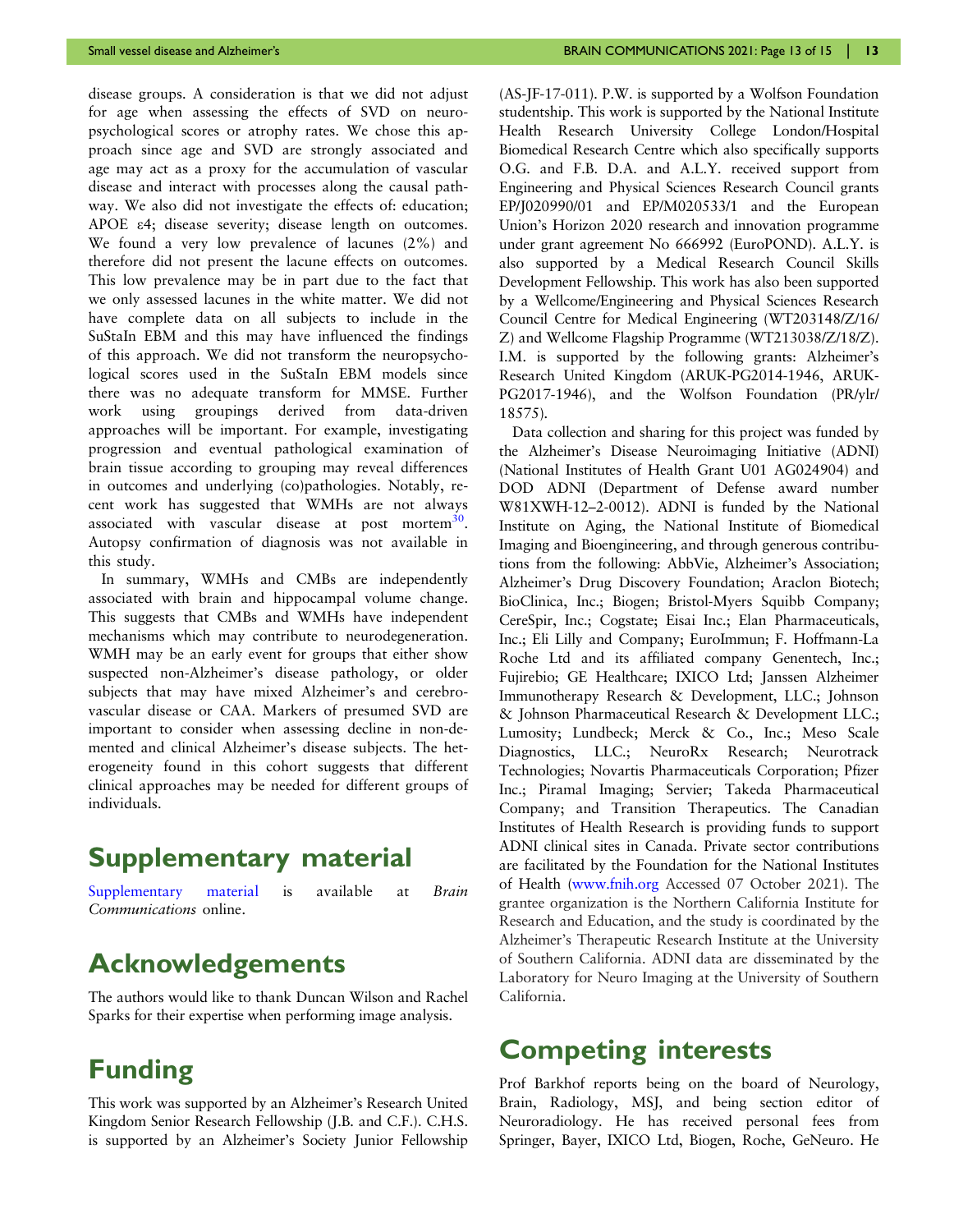<span id="page-13-0"></span>has had grants from Novartis, TEVA, Merck, Biogen, Innovative Medicines Initiative—European Union, General Electric Healthcare, United Kingdom Multiple Sclerosis Society, Dutch Foundation Multiple Sclerosis Research, The Dutch Research Council (NOW), National Institute Health Research. These are outside the submitted work. Prof Alexander is an associate editor of Magnetic Resonance in Imaging and of Medical Image Analysis and on the editorial board for Neuroimage. Dr Barnes is an associate editor of Journal of Alzheimer's Disease. Hugh Pemberton took a position at GE healthcare following submission of this manuscript.

# **References**

- 1. Vermeer SE, Longstreth WT, Koudstaal PJ. Silent brain infarcts: A systematic review. Lancet Neurol. 2007;6(7):611–619.
- [2.](#page-4-0) Jeerakathil T, Wolf PA, Beiser A, et al. Cerebral microbleeds: Prevalence and associations with cardiovascular risk factors in the Framingham Study. Stroke. 2004;35(8):1831–1835.
- 3. Yoshita M, Fletcher E, Harvey D, et al. Extent and distribution of white matter hyperintensities in normal aging, MCI, and AD. Neurology. 2006;67(12):2192–2198.
- [4.](#page-4-0) Wardlaw JM, Smith EE, Biessels GJ, et al.; STandards for ReportIng Vascular changes on nEuroimaging (STRIVE v1). Neuroimaging standards for research into small vessel disease and its contribution to ageing and neurodegeneration. Lancet Neurol. 2013;12(8):822–838.
- [5.](#page-2-0) Jack CR, Bennett DA, Blennow K, et al.; Contributors. NIA-AA Research Framework: Toward a biological definition of Alzheimer's disease. Alzheimers Dement. 2018;14(4):535–562.
- 6. Barnes J, Carmichael OT, Leung KK, et al. Vascular and Alzheimer's disease markers independently predict brain atrophy rate in Alzheimer's Disease Neuroimaging Initiative controls. Neurobiol Aging. 2013;34(8):1996–2002.
- 7. Enzinger C, Fazekas F, Matthews PM, et al. Risk factors for progression of brain atrophy in aging: Six-year follow-up of normal subjects. Neurology. 2005;64(10):1704–1711.
- 8. Fiford CM, Manning EN, Bartlett JW, et al.; Alzheimer's Disease Neuroimaging Initiative. White matter hyperintensities are associated with disproportionate progressive hippocampal atrophy. Hippocampus. 2017;27(3):249–262.
- [9.](#page-2-0) Goos JDC, Henneman WJP, Sluimer JD, et al. Incidence of cerebral microbleeds: A longitudinal study in a memory clinic population. Neurology. 2010;74(24):1954–1960.
- [10](#page-2-0). Young AL, Oxtoby NP, Daga P, et al. A data-driven model of biomarker changes in sporadic Alzheimer's disease. Brain. 2014; 137(9):2564–2577.
- [11](#page-2-0). Hachinski VC, Iliff LD, Zilhka E, et al. Cerebral blood flow in dementia. Arch Neurol. 1975;32(9):632–637.
- [12](#page-3-0). Manning EN, Leung KK, Nicholas JM, et al.; Alzheimer's Disease Neuroimaging Initiative. A comparison of accelerated and nonaccelerated MRI scans for brain volume and boundary shift integral measures of volume change: Evidence from the ADNI dataset. Neuroinformatics. 2017;15(2):215–226.
- [13](#page-3-0). Jovicich J, Czanner S, Greve D, et al. Reliability in multi-site structural MRI studies: Effects of gradient non-linearity correction on phantom and human data. Neuroimage. 2006;30(2):436–443.
- [14](#page-3-0). Sled JG, Zijdenbos AP, Evans AC. A nonparametric method for automatic correction of intensity nonuniformity in MRI data. IEEE Trans Med Imaging. 1998;17(1):87–97.
- [15](#page-3-0). Sudre CH, Cardoso MJ, Bouvy WH, Biessels GJ, Barnes J, Ourselin S. Bayesian model selection for pathological

neuroimaging data applied to white matter lesion segmentation. IEEE Trans Med Imaging. 2015;34(10):2079–2102.

- [16.](#page-3-0) Cardoso MJ, Modat M, Wolz R, et al. Geodesic information flows: Spatially-variant graphs and their application to segmentation and fusion. IEEE Trans Med Imaging. 2015;34(9): 1976–1988.
- [17.](#page-3-0) Modat M, Cash DM, Daga P, Winston GP, Duncan JS, Ourselin S. Global image registration using a symmetric block-matching approach. J Med Imaging. 2014;1(2):024003.
- [18.](#page-3-0) Clarkson MJ, Zombori G, Thompson S, et al. The NifTK software platform for image-guided interventions: Platform overview and NiftyLink messaging. Int J Comput Assist Radiol Surg. 2015; 10(3):301–316.
- [19.](#page-4-0) Gregoire SM, Chaudhary UJ, Brown MM, et al. The Microbleed Anatomical Rating Scale (MARS): Reliability of a tool to map brain microbleeds. Neurology. 2009;73(21):1759–1766.
- [20.](#page-4-0) Leung KK, Barnes J, Modat M, et al. Brain MAPS: An automated, accurate and robust brain extraction technique using a template library. Neuroimage. 2011;55(3):1091–1108.
- [21.](#page-4-0) Cardoso MJ, Leung K, Modat M, et al. STEPS: Similarity and Truth Estimation for Propagated Segmentations and its application to hippocampal segmentation and brain parcelation. Med Image Anal. 2013;17(6):671–684.
- [22.](#page-4-0) Leung KK, Ridgway GR, Ourselin S, Fox NC; Alzheimer's Disease Neuroimaging Initiative. Consistent multi-time-point brain atrophy estimation from the boundary shift integral. Neuroimage. 2012; 59(4):3995–4005.
- [23.](#page-4-0) Malone IB, Leung KK, Clegg S, et al. Accurate automatic estimation of total intracranial volume: A nuisance variable with less nuisance. Neuroimage. 2015;104:366–372.
- [24.](#page-4-0) Barnes J, Ridgway GR, Bartlett J, et al. Head size, age and gender adjustment in MRI studies: A necessary nuisance? Neuroimage. 2010;53(4):1244–1255.
- [25.](#page-4-0) Weintraub S, Salmon D, Mercaldo N, et al. The Alzheimer's Disease Centers' Uniform Data Set (UDS): The Neuropsychologic Test Battery. Alzheimer Dis Assoc Disord. 2009;23(2):91–101. [https://www.alz.washington.edu.](https://www.alz.washington.edu)
- [26.](#page-4-0) Frost C, Kenward MG, Fox NC. The analysis of repeated "direct" measures of change illustrated with an application in longitudinal imaging. Stat Med. 2004;23(21):3275–3286.
- [27.](#page-5-0) Young AL, Marinescu RV, Oxtoby NP, et al.; The Genetic FTD Initiative (GENFI). Uncovering the heterogeneity and temporal complexity of neurodegenerative diseases with Subtype and Stage Inference. Nat Commun. 2018;9(1):1–28.
- [28.](#page-5-0) Fonteijn HM, Modat M, Clarkson MJ, et al. An event-based model for disease progression and its application in familial Alzheimer's disease and Huntington's disease. Neuroimage. 2012; 60(3):1880–1889.
- [29.](#page-9-0) McAleese KE, Firbank M, Dey M, et al. Cortical tau load is associated with white matter hyperintensities. Acta Neuropathol Commun. 2015;3:60.
- [30.](#page-9-0) McAleese KE, Walker L, Graham S, et al. Parietal white matter lesions in Alzheimer's disease are associated with cortical neurodegenerative pathology, but not with small vessel disease. Acta Neuropathol. 2017;134(3):459–473.
- [31.](#page-9-0) Jack CR, Knopman DS, Weigand SD, et al. An operational approach to National Institute on Aging-Alzheimer's Association criteria for preclinical Alzheimer disease. Ann Neurol. 2012;71(6): 765–775.
- [32.](#page-10-0) Iturria-Medina Y, Sotero RC, Toussaint PJ, et al.; Alzheimer's Disease Neuroimaging Initiative. Early role of vascular dysregulation on late-onset Alzheimer's disease based on multifactorial datadriven analysis. Nat Commun. 2016;7(May):11934.
- [33.](#page-10-0) Racine AM, Koscik RL, Berman SE, et al. Biomarker clusters are differentially associated with longitudinal cognitive decline in late midlife. Brain. 2016;139(Pt 8):2261–2274.
- [34.](#page-10-0) Bertens D, Knol DL, Scheltens P, Visser PJ; Alzheimer's Disease Neuroimaging Initiative. Temporal evolution of biomarkers and